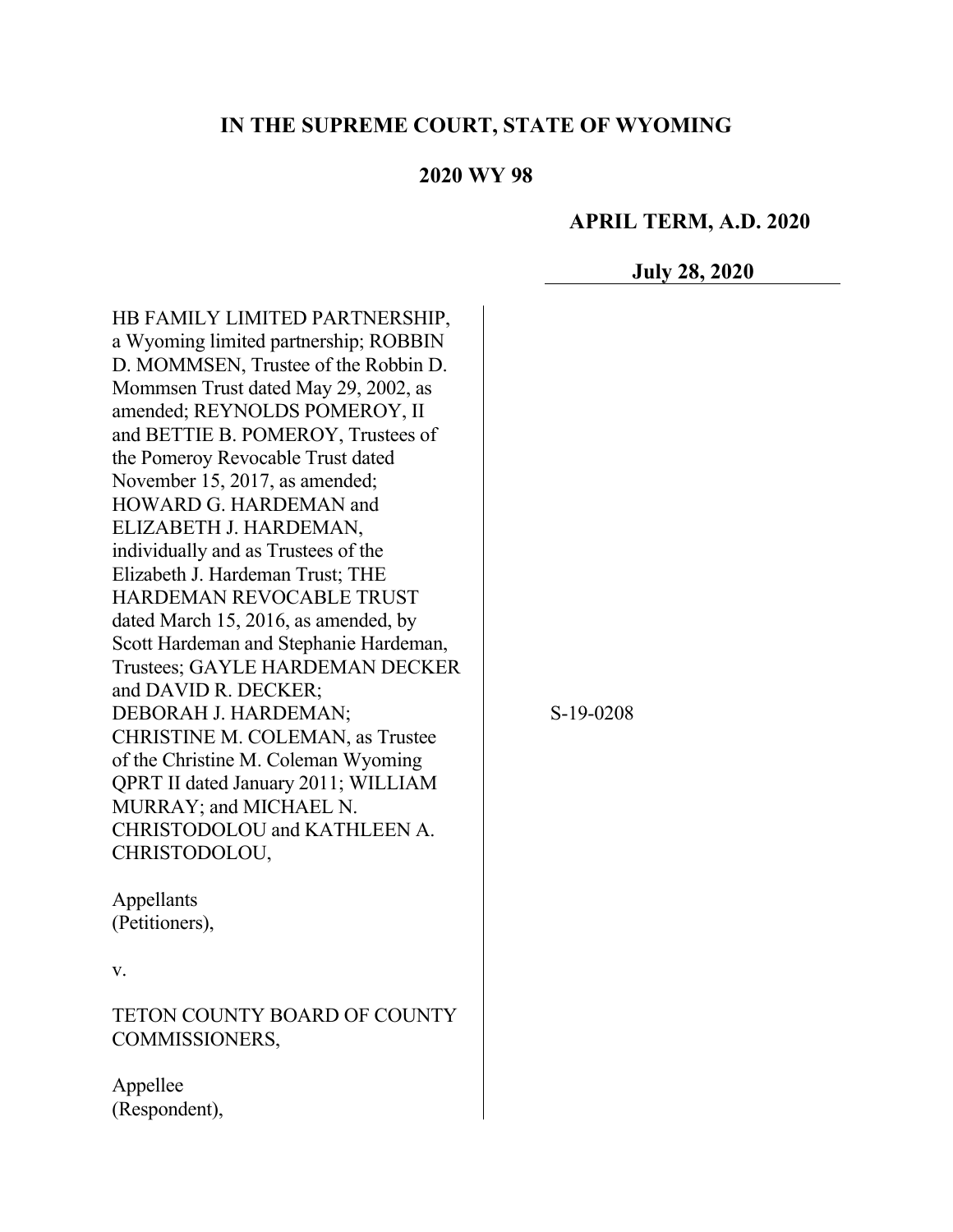and

TETON RAPTOR CENTER,

Appellee (Intervenor).

> *Appeal from the District Court of Teton County The Honorable Timothy C. Day, Judge*

#### *Representing Appellant:*

Matthew W. Kim-Miller and Paula A. Fleck, Holland & Hart LLP, Jackson, Wyoming.

#### *Representing Appellee:*

Erin E. Weisman, Teton County Attorney's Office, Jackson, Wyoming.

#### *Representing Intervenor:*

Kim D. Cannon, Davis & Cannon, LLP, Sheridan, Wyoming; Leah C. Schwartz, Ranck & Schwartz, LLC, Jackson, Wyoming.

#### *Before DAVIS, C.J., and FOX, KAUTZ, BOOMGAARDEN, and GRAY, JJ.*

**NOTICE: This opinion is subject to formal revision before publication in Pacific Reporter Third. Readers are requested to notify the Clerk of the Supreme Court, Supreme Court Building, Cheyenne, Wyoming 82002, of any typographical or other formal errors so that correction may be made before final publication in the permanent volume.**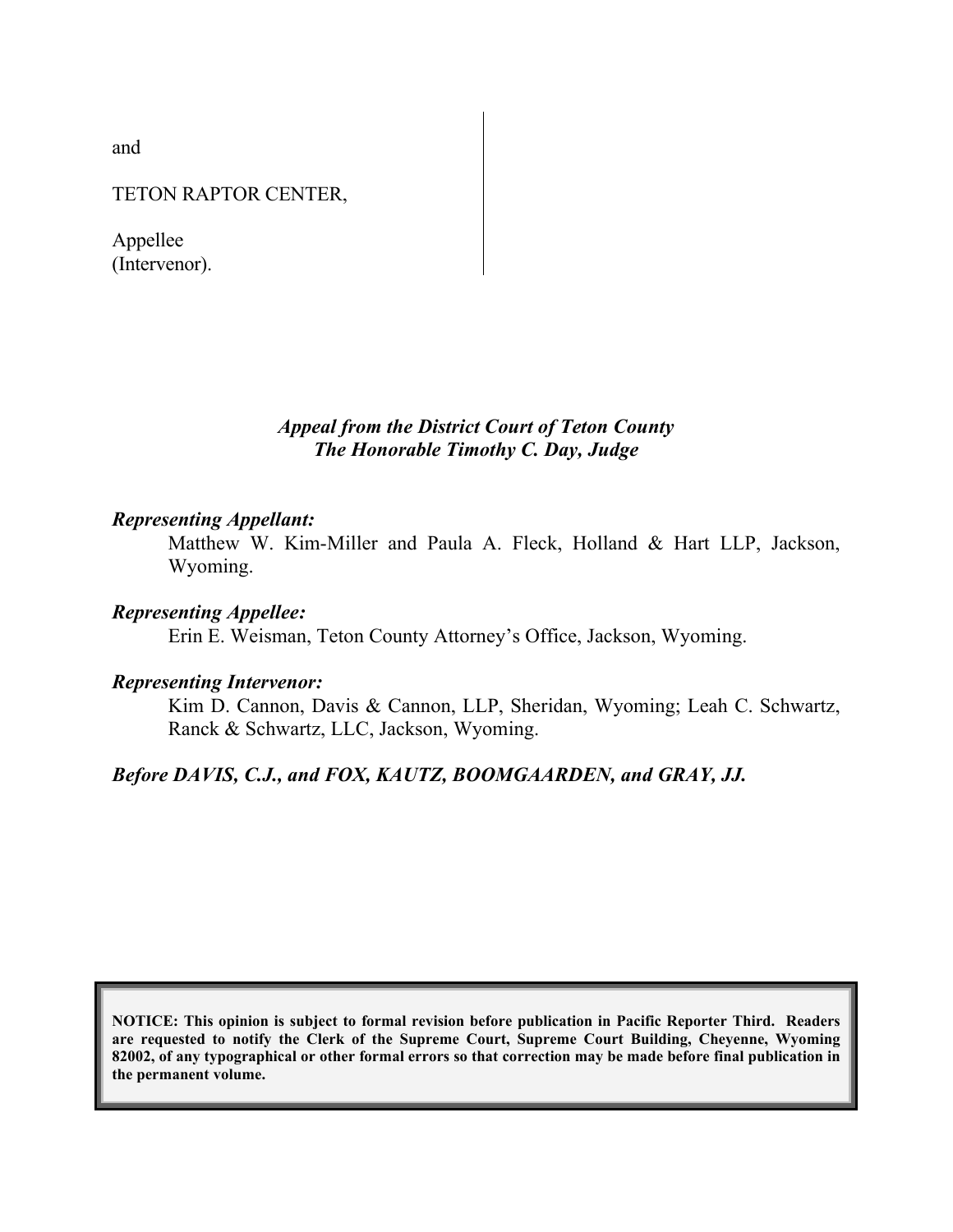### **GRAY, Justice.**

[¶1] The Teton County Board of County Commissioners (Board) approved an application by the Teton Raptor Center (Raptor Center) for an amended conditional use permit (CUP) to expand the use of its property. Nearby landowners and other parties sought judicial review. The district court affirmed and the petitioners appeal. We affirm.

#### *ISSUES*

[¶2] The issues are:

- 1. Do the appellants have standing?
- 2. Was the Board's decision to grant the 2018 amendment to the 2008 CUP arbitrary and capricious or contrary to law?

## *FACTUAL BACKGROUND*

[¶3] The Hardeman family sold 137 acres in Teton County to the Jackson Hole Land Trust (JHLT), which divided the property into several parcels. JHLT sold some of the parcels to finance its purchase and associated preservation of a certain part of that property via a conservation easement. Six structures, collectively referred to here as the Hardeman Barns, are located on a 26.45-acre parcel relevant to this appeal. At times, for clarity, some of the Hardeman Barns are referred to individually, i.e., the North Barn, the South Barn, and the Bull Barn. The Hardeman Barns are historically designated and are considered iconic structures in the town of Wilson.

[¶4] The Raptor Center leased the 26.45-acre parcel, including the Hardeman Barns, beginning in 2008. The Raptor Center developed a multi-phase plan for operations and use of the property. The Raptor Center is located on the only developable area of the parcel consisting of 2.85 acres. Use of the property is limited by the conservation easements and county zoning regulations. The Raptor Center needed variances and a CUP before it could use the site.

### **A. The Raptor Center's Prior Variances, Conditional Use and Development Permits**

#### **1. The 2008 Variances**

[¶5] The size of the acreage and the location of the structures failed to conform with Teton County's Land Development Regulation (LDR) requirements of a minimum 35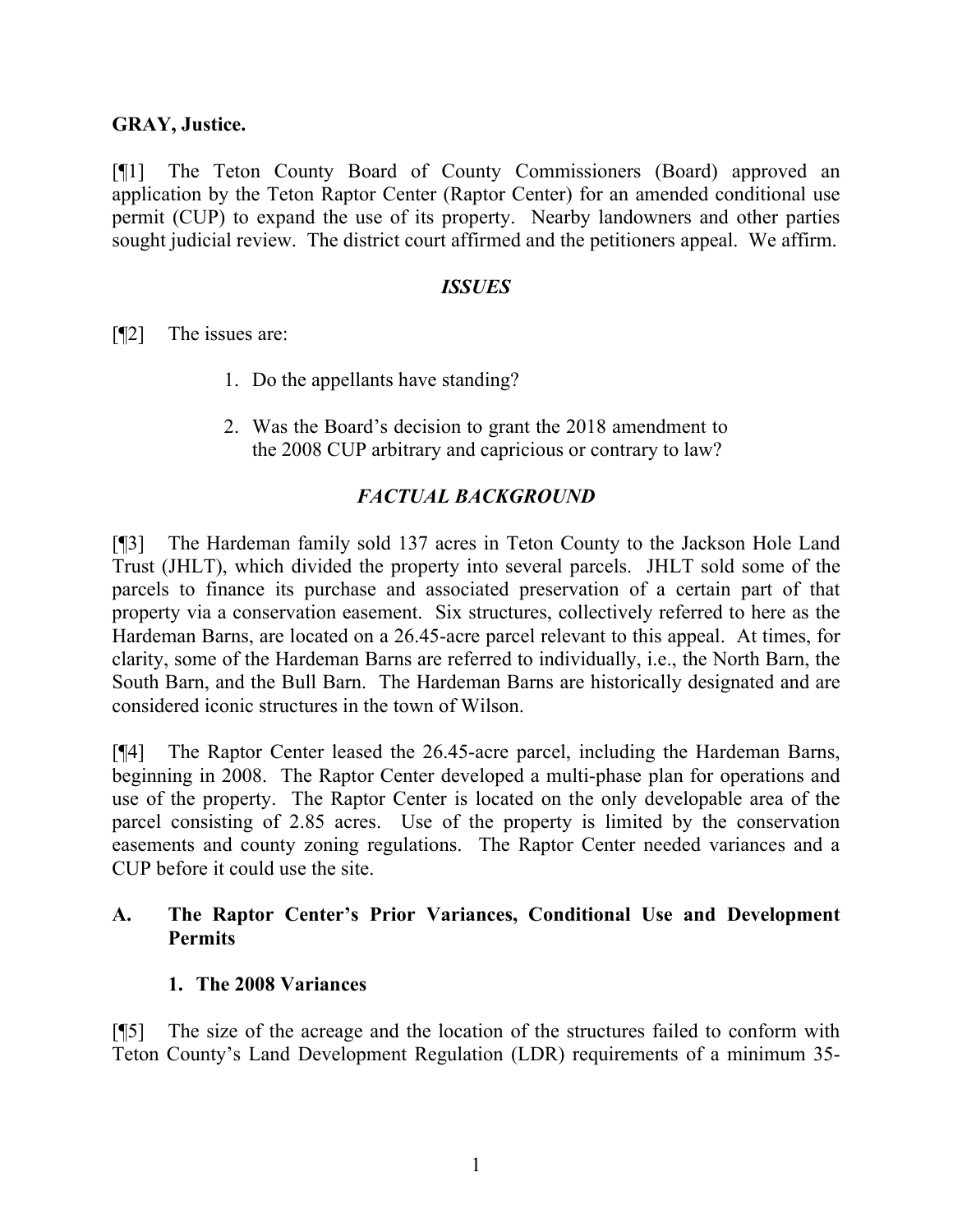acre parcel for institutional use and 300-foot setbacks. In addition, the property floor area ratio<sup>[1](#page-3-0)</sup> of 0.014 (based on 15,566 square feet of existing structures) was "nonconforming" under Teton County LDRs, which allowed a floor area ratio of only 0.007 (or 8,065 square feet).

[¶6] The Raptor Center applied for three variances to address these nonconformities. The first sought approval of a floor area ratio of 0.015, which would allow the Raptor Center to take advantage of the existing square footage on the property and add additional square footage for a total of approximately 17,530 square feet of usable non-residential floor area. The second sought approval for a deviation from the required minimum 35 acres (where property is intended for institutional use) to the available 26.45 acres. The third sought permission for a 58-foot setback instead of the required 300-foot setback. The Board granted all three variances in one permit.

# **2. The 2008 Conditional Use Permit**

[¶7] The property was zoned as rural. Use as a raptor center required a CUP. The Raptor Center sought the CUP at the same time it applied for the variances. The Board granted the CUP (and an accompanying development permit), subject to conditions.[2](#page-3-1) The 2008 CUP allowed the Raptor Center to operate its "non-profit bird care and education facility" and approved the Raptor Center to:

- a. Have three employees on site, working in the horse barn/house and machine shed;
- b. Provide on-site housing for one of the three employees in the horse barn/house;
- c. Conduct classes and workshops, including flight exhibitions, for less than 100 people;
- d. House a small raptor library;
- e. Host occasional special events for local residents and visitors, also for less than 100 people;

<span id="page-3-0"></span><sup>&</sup>lt;sup>1</sup> Floor area ratio "is the ratio of total building floor area to the area of its zoning lot. Each zoning district has [a floor area ratio] which, when multiplied by the lot area . . . produces the maximum amount of floor area allowable" on the lot. *Wilson Advisory Comm. v. Bd. of Cty. Comm'rs*, 2012 WY 163, ¶ 33, 292 P.3d 855, 864 n.3 (Wyo. 2012).

<span id="page-3-1"></span><sup>&</sup>lt;sup>2</sup> Those conditions included the submission of a landscaping plan, designation of parking spaces, designation of school bus parking, identification of off-site parking and handicap parking, signage, bearresistant trash receptacles, and paved access to the pathway to be installed along Highway 22.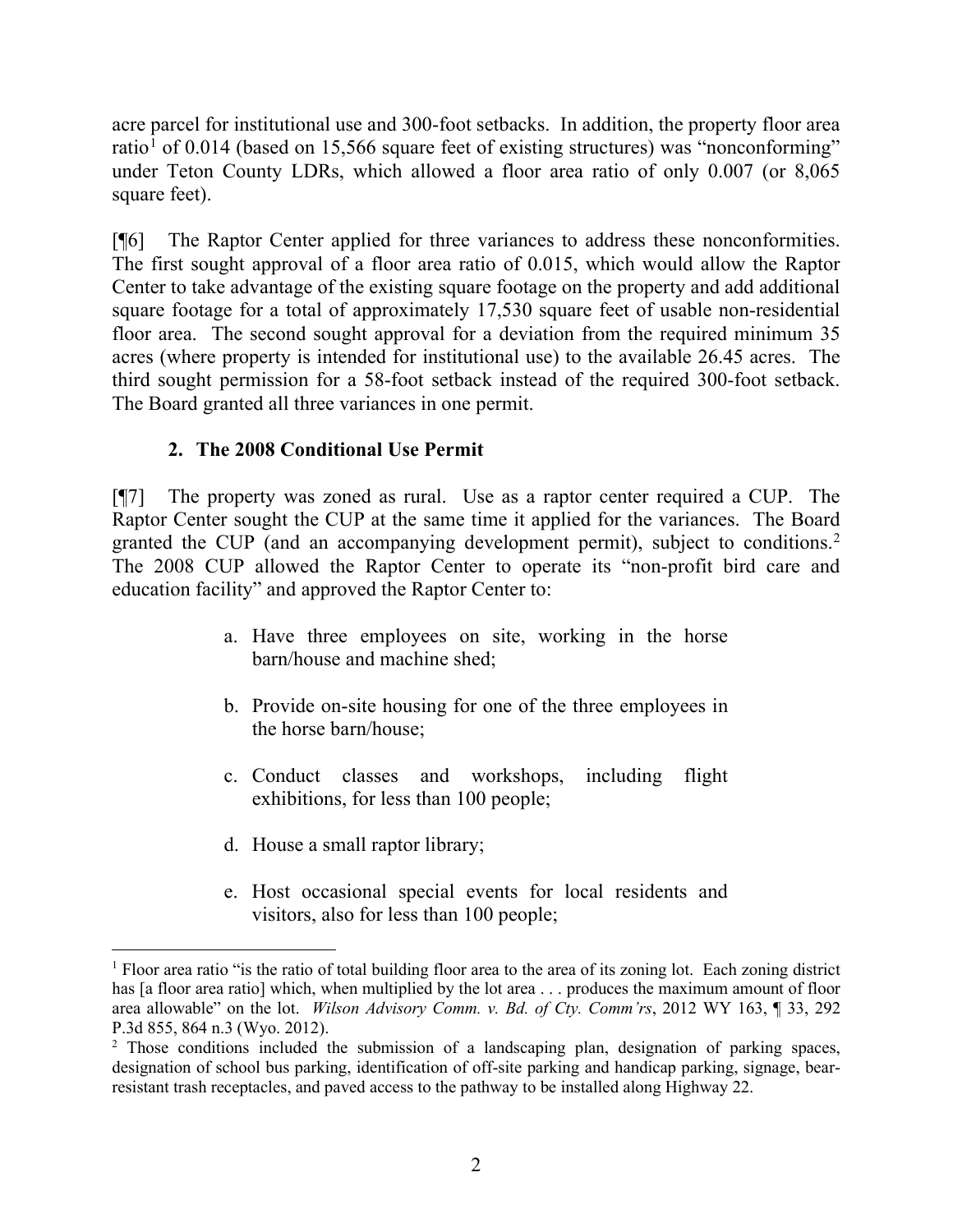f. Remodel the "machine shed" into a raptor care facility, with cages, weathering yards, flight yards, and a veterinary care room.

### **3. The 2014 Variance and Development Permit**

[¶8] Wyoming Game and Fish regulations required the Raptor Center to segregate resident raptors from wild raptors in rehabilitation. To comply, the Raptor Center, in 2014, sought permission to build a new chambers facility along the western lot line. This necessitated an amended development permit and a new setback variance. The Board approved the amended development permit and the new setback variance.

[¶9] An amended floor area ratio variance was not required because the square footage was within the parameters previously approved in 2008.<sup>[3](#page-4-0)</sup> According to the Planning Commission staff report, "[t]he square footage approved in 2008 could be used more efficiently . . . if constructed as a separate building dedicated solely to housing rehabilitating birds." Further, the development permit recognizes, "596 square feet of floor area will remain under the previously approved" 2008 variance.<sup>[4](#page-4-1)</sup> Neither the 2014 variance nor the 2014 development permit were appealed.

In response, the Planning director confirmed:

<span id="page-4-0"></span><sup>&</sup>lt;sup>3</sup> According to the Planning Commission staff report, "[t]his square footage was previously approved under the 2008 variance to Floor Area Ratio."

<span id="page-4-1"></span><sup>4</sup> Additional Planning department communications continued to confirm this understanding of the Raptor Center's available square footage under its floor area ratio calculation. For example, in 2017, the Raptor Center submitted a "Zoning Compliance Verification" seeking a determination of whether the property's physical development, use, development options, or subdivision complied with the LDRs. The Raptor Center specifically requested verification:

Based on our understanding of the LDR, any reduction in existing floor area resulting from the removal or partial removal of buildings creates additional floor area that is available for new or expanded buildings. Please confirm, when calculating [floor area ratio], any new or expanded buildings can incorporate an amount of floor area that is equal to the amount of floor area removed from existing buildings.

The Floor Area Ratio and resulting maximum Floor Area allowance, discussed above, are for nonresidential use on the entire property. If Floor Area is eliminated from an existing structure, it can be incorporated into the remainder Floor Area allowance for future development of the parcel.

Also, in conjunction with a 2016 amendment to the property's conservation easement previously approved by the Board, the Planning staff issued a formal report stating: "The approved [floor area ratio] of 0.015, pursuant to the 2008 variance, would allow for a maximum of 17,282 square feet" of building space.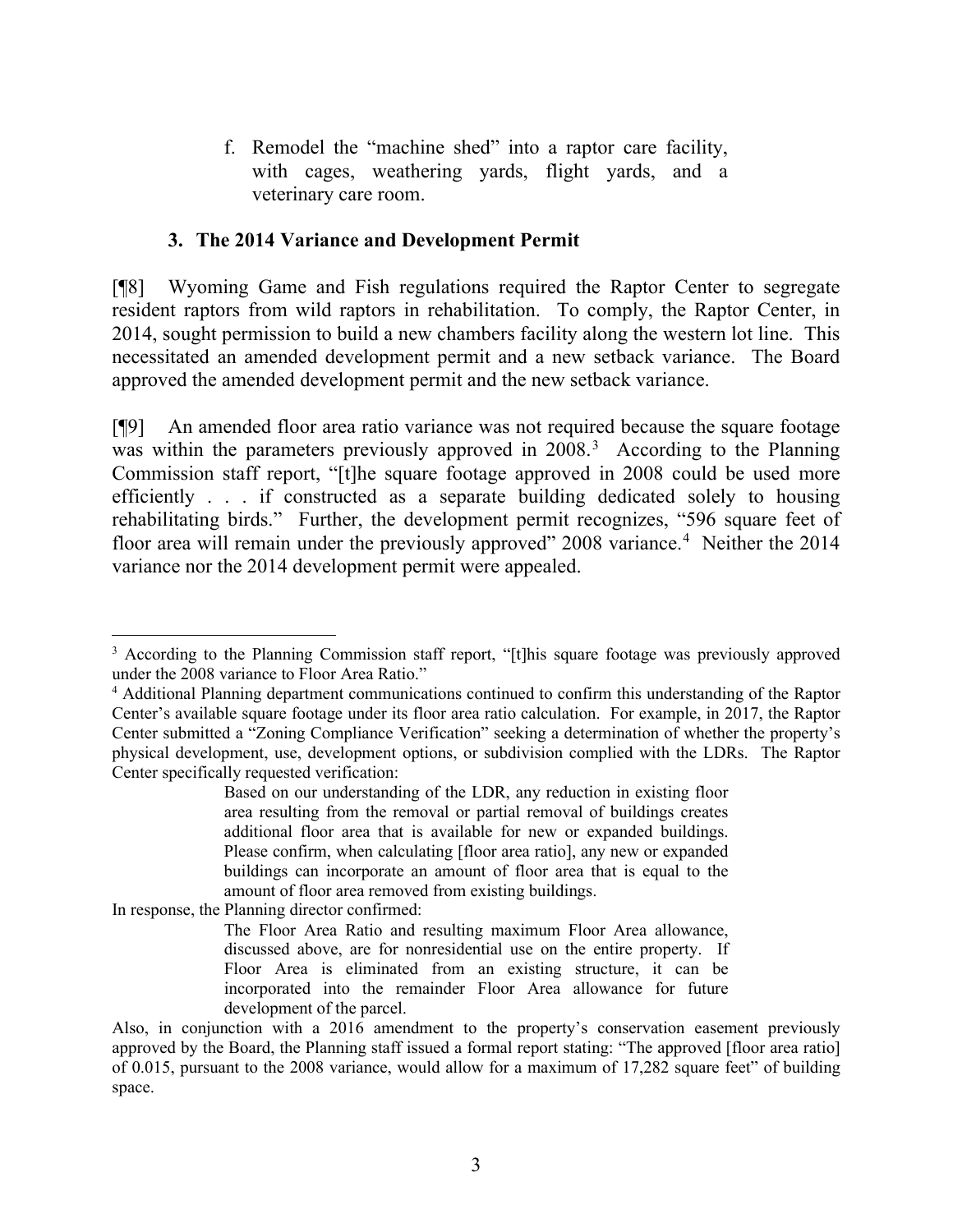# **B. The Raptor Center's Purchase of the Property**

[¶10] On April 14, 2017, JHLT sold the property to the Raptor Center. In conjunction with the sale, JHLT encumbered the property with a restrictive covenant that required the Raptor Center to maintain the historic North Barn. No other structures on the property are subject to the restrictive covenant.

# **C. The 2018 Redevelopment**

[¶11] In 2017, the Raptor Center decided to implement the final phase of its plan and expand its use of the site. The expanded use envisioned: new and renovated office space; a flight barn and new bird enclosures; two accessory residential units (providing employee housing for four additional people); restoration of the North Barn (which has been unused for thirty years); use of the North Barn as a hub for raptor conservation and education; and replacement of a deteriorated foundation under the North Barn. In total, four of the six existing barns would be preserved, and one barn would be relocated offsite.

[¶12] The Raptor Center applied to amend its 2008 CUP. Extensive public comment occurred. Comments, both positive and negative, were submitted in writing and offered at public hearings.

# **1. The 2018 Amendment to the 2008 Conditional Use Permit**

[¶13] The Planning Commission staff recommended approval of the CUP application contingent on twelve conditions. The Board then voted 4-0 to approve the application with additional conditions for a total of fourteen conditions. The amended CUP allows the Raptor Center to construct new and renovated office space, a flight barn, new bird enclosures, and two accessory residential units providing housing for four people. It requires the removal of a temporary educational programming tent. Finally, it requires the restoration (including replacement of the deteriorated foundation) and preservation of the North Barn, and it allows the Raptor Center to use the barn for raptor conservation and education. The conditions include:

- 1. The "[m]aximum occupancy on site at any one time is limited to 100 people, including visitors, employees, volunteers, residents and any supplementary staff";
- 2. The maximum number of public visitors is 150 per day, apart from four days per month when a total of 200 visitors will be allowed;
- 3. A maximum of twelve employees are allowed on the property at any one time;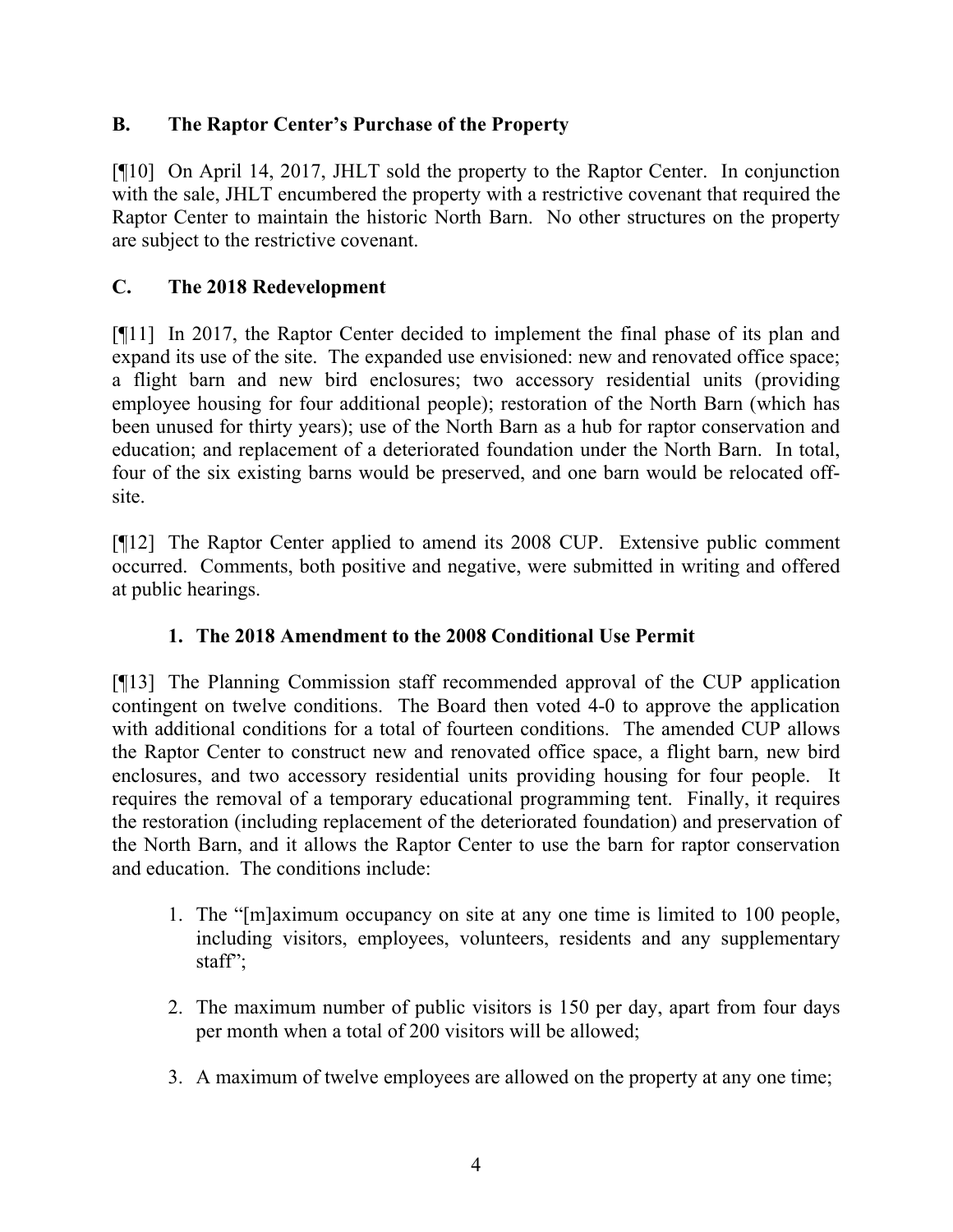- 4. Public event hours are limited to 9:00 a.m.–9:00 p.m. for indoor events and 9:00 a.m.–7:00 p.m. for outdoor events;
- 5. Use is limited to "charitable, educational, administrative and/or community functions consistent with conservation, research, education, and wildlife rehabilitation and the provision of workforce housing"; non-mission events including rental for private parties and events are prohibited;
- 6. The Raptor Center must submit an annual impact monitoring report to the county and based upon that report, the CUP may be revoked; and
- 7. Before obtaining a building permit for construction that would utilize the square footage of the South Barn, the South Barn must be relocated off-site.<sup>[5](#page-6-0)</sup>

## **D. Subsequent Proceedings**

[¶14] Petitioners, the appellants here, appealed to the district court. The district court concluded that only four of the fourteen petitioners had standing and affirmed the Board's decision. The petitioners appealed.

## *DISCUSSION*

# *I. Do the appellants have standing?*

[¶15] The petitioners/appellants are individuals, trusts and limited partnerships, that either own property in the area or are members of the Hardeman family. The Board argued in district court that none of the fourteen petitioners had standing. The district court concluded Reynolds and Bettie Pomeroy, as trustees of the Pomeroy Revocable Trust (the Pomeroys), and Michael Christodolou and Kathleen Christodolou (Michael and Kathleen together, the Christodolous) had standing. It found the remaining petitioners did not have standing. The appellants (including those petitioners that the district court found lacked standing) did not appeal the district court's decision on standing. However, the Board argues here that none of the appellants have standing.<sup>[6](#page-6-1)</sup> We will consider standing only as it applies to the Pomeroys and the Christodolous.

<span id="page-6-0"></span><sup>&</sup>lt;sup>5</sup> The remaining conditions are: decommissioning of the septic system and connection to the public sewer; widening and paving a portion of the access drive; approval of a signage plan; placement of bear-resistant trash and recycling in a structure shielding it from view; parking in designated areas; removal of a temporary seasonal tent that had been used for educational programming; foundation repair and upgrade of the North Barn; and the prohibition against demolishing the Bull Barn for two years.

<span id="page-6-1"></span><sup>6</sup> The Board did not cross-appeal but, instead, argued the standing question in its response brief. *See, e.g.*, *Zupan v. Zupan*, 2016 WY 78, ¶ 15, 377 P.3d 770, 776 (Wyo. 2016) ("The distinction between arguing in brief and cross-appealing generally is that a cross-appeal is required to win a change in the judgment,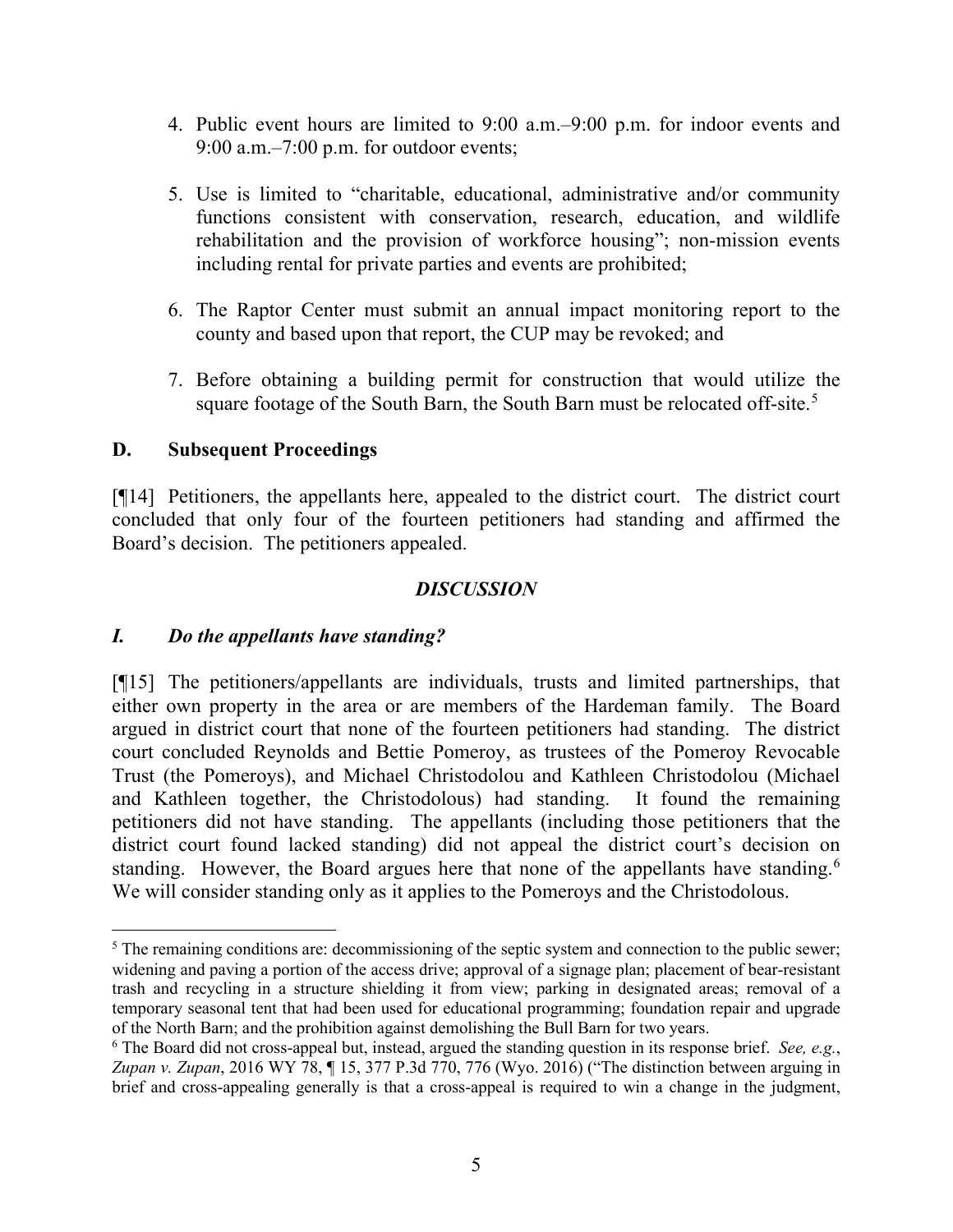## **A. Standard of Review**

[¶16] The existence of standing is a legal issue reviewed de novo. *N. Laramie Range Found. v. Converse Cty. Bd. of Cty. Comm'rs*, 2012 WY 158, ¶ 22, 290 P.3d 1063, 1073 (Wyo. 2012); *Halliburton Energy Servs., Inc. v. Gunter*, 2007 WY 151, ¶ 10, 167 P.3d 645, 649 (Wyo. 2007). *See also Northfork Citizens for Responsible Dev. v. Park Cty. Bd. of Cty. Comm'rs*, 2008 WY 88, ¶ 6, 189 P.3d 260, 262 (Wyo. 2008).

## **B. Analysis**

[¶17] The doctrine of standing is rooted in the separation of powers: "It is the role of courts to provide relief to claimants . . . who have suffered, or will imminently suffer, actual harm . . . ." *Allred v. Bebout*, 2018 WY 8, ¶ 30, 409 P.3d 260, 268 (Wyo. 2018) (citation omitted). "It is not the function of the [courts] to pass judgment on the general performance of other branches of government." *Id.* (citation omitted). The doctrine, therefore, incorporates three broad principles:

> [T]he general prohibition on a litigant's raising another person's legal rights, the rule barring adjudication of generalized grievances more appropriately addressed in the representative branches, and the requirement that a plaintiff's complaint fall within the zone of interests protected by the law invoked.

> [*Matter of Adoption of*] *L-MHB*, [2018 WY 140,] ¶ 19, 431 P.3d [560,] 567 [(Wyo. 2018)] (quoting *Lexmark Int'l, Inc. v. Static Control Components, Inc.*, 572 U.S. 118, 126, 134 S.Ct. 1377, 1386, 188 L.Ed.2d 392 (2014)).

*Matter of Estate of Stanford*, 2019 WY 94, ¶ 9, 448 P.3d 861, 864 (Wyo. 2019).

while arguments to support the judgment can be made without a cross-appeal." (quoting *GOB, LLC v. Rainbow Canyon, Inc.*, 2008 WY 157, ¶ 10, 197 P.3d 1269, 1271 (Wyo. 2008) (citing 18B Charles A. Wright et al., *Federal Practice and Procedure: Jurisdiction* § 4478.6, at 831 (2d ed. 2002)))). The Appellants responded to the Board's standing argument but did not assert that standing should have been raised in a cross-appeal. Without briefing, it is unclear whether the Board's argument that petitioners lacked standing is an argument in "support of the judgment" (if the Board prevails on the argument, the district court's decision is upheld) or whether the argument purports to change the judgment (if the Board prevails, the grounds for affirmance for the judgment would be changed). We address the issue here because, regardless, the underlying judgment remains the same. *See Sinclair Oil Corp. v. Wyoming Pub. Serv. Comm'n*, 2003 WY 22, 63 P.3d 887 (Wyo. 2003) (considering standing when it was not raised in a cross-appeal).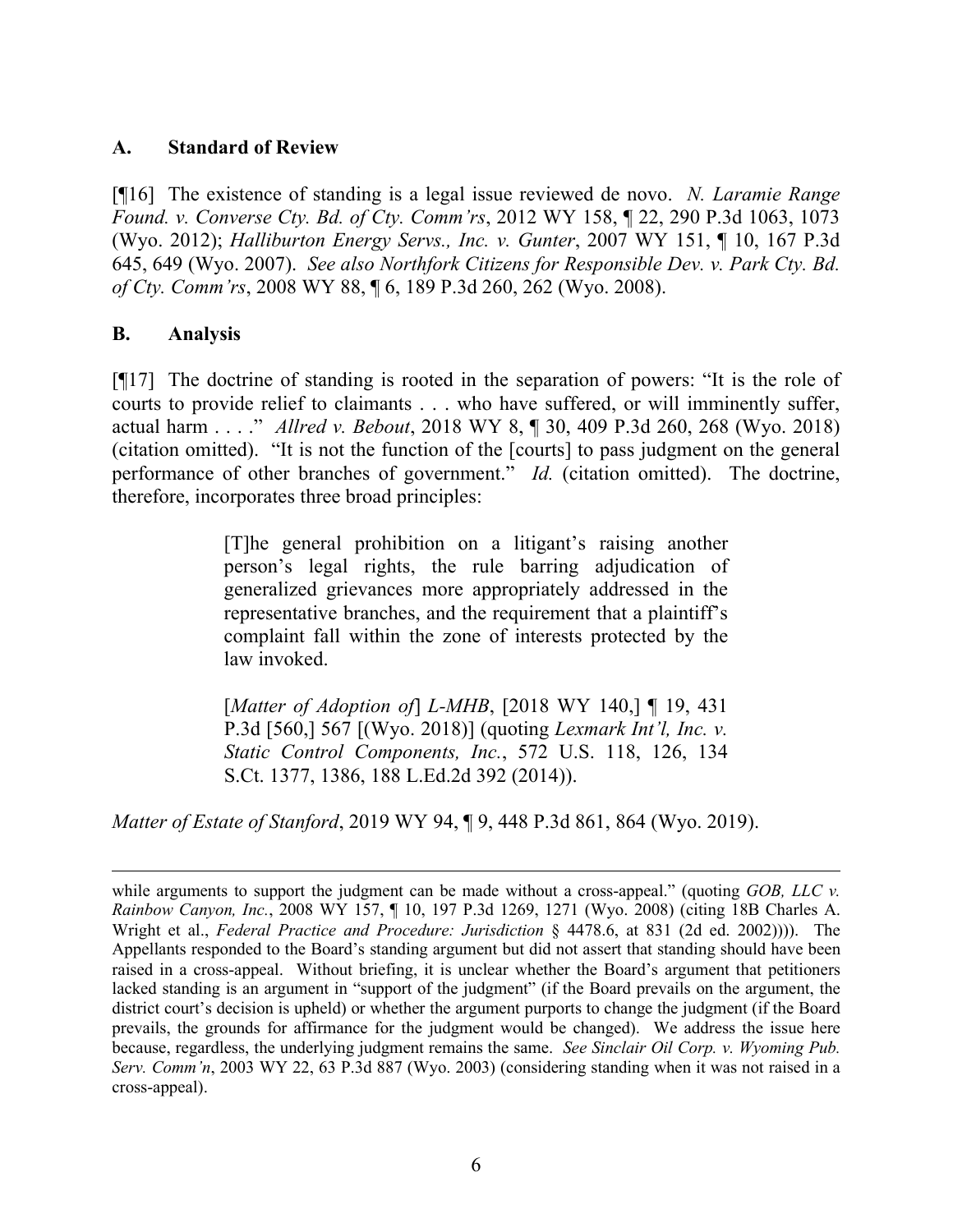[¶18] Wyoming's long-established test for standing, first articulated in *Brimmer v. Thomson*, was recently revisited in *Allred*:

> First, a justiciable controversy requires parties having existing and genuine, as distinguished from theoretical, rights or interests. Second, the controversy must be one upon which the judgment of the court may effectively operate, as distinguished from a debate or argument evoking a purely political, administrative, philosophical or academic conclusion. Third, it must be a controversy the judicial determination of which will have the force and effect of a final judgment in law or decree in equity upon the rights, status or other legal relationships of one or more of the real parties in interest, or, wanting these qualities be of such great and overriding public moment as to constitute the legal equivalent of all of them. Finally, the proceedings must be genuinely adversary in character and not a mere disputation, but advanced with sufficient militancy to engender a thorough research and analysis of the major issues. Any controversy lacking these elements becomes an exercise in academics and is not properly before the courts for solution.

*Allred*, ¶ 37, 409 P.3d at 270 (quoting *Brimmer v. Thomson*, 521 P.2d 574, 578 (Wyo. 1974)).

[¶19] We have drawn a distinction between "prudential" and "statutory" standing. *Stanford*, **[9.448 P.3d at 864.** Both prudential and statutory standing principles are "vital jurisprudential rules that assist courts in filtering cases." *Matter of Adoption of L-MHB*, 2018 WY 140, ¶ 24, 431 P.3d 560, 568 (Wyo. 2018). The *Brimmer* test evaluates prudential standing. *Stanford*, ¶ 10, 448 P.3d at 864.

> "Statutory standing is a close cousin of prudential standing, and looks to whether '*this* plaintiff has a cause of action under the statute . . . .'" *L-MHB*, ¶ 20, 431 P.3d at 567 (quoting *Steel Co. v. Citizens for a Better Environment*, 523 U.S. 83, 97 n.2, 118 S.Ct. 1003, 1013 n.2, 140 L.Ed.2d 210 (1998) (emphasis in *Steel Co.*)). **Where the question is statutory standing, prudential considerations do not play a role in the standing determination.**

*Stanford*, ¶ 11, 448 P.3d at 864 (emphasis added). Statutory standing, therefore, looks to whether a plaintiff has a cause of action under the statute, not to whether the plaintiff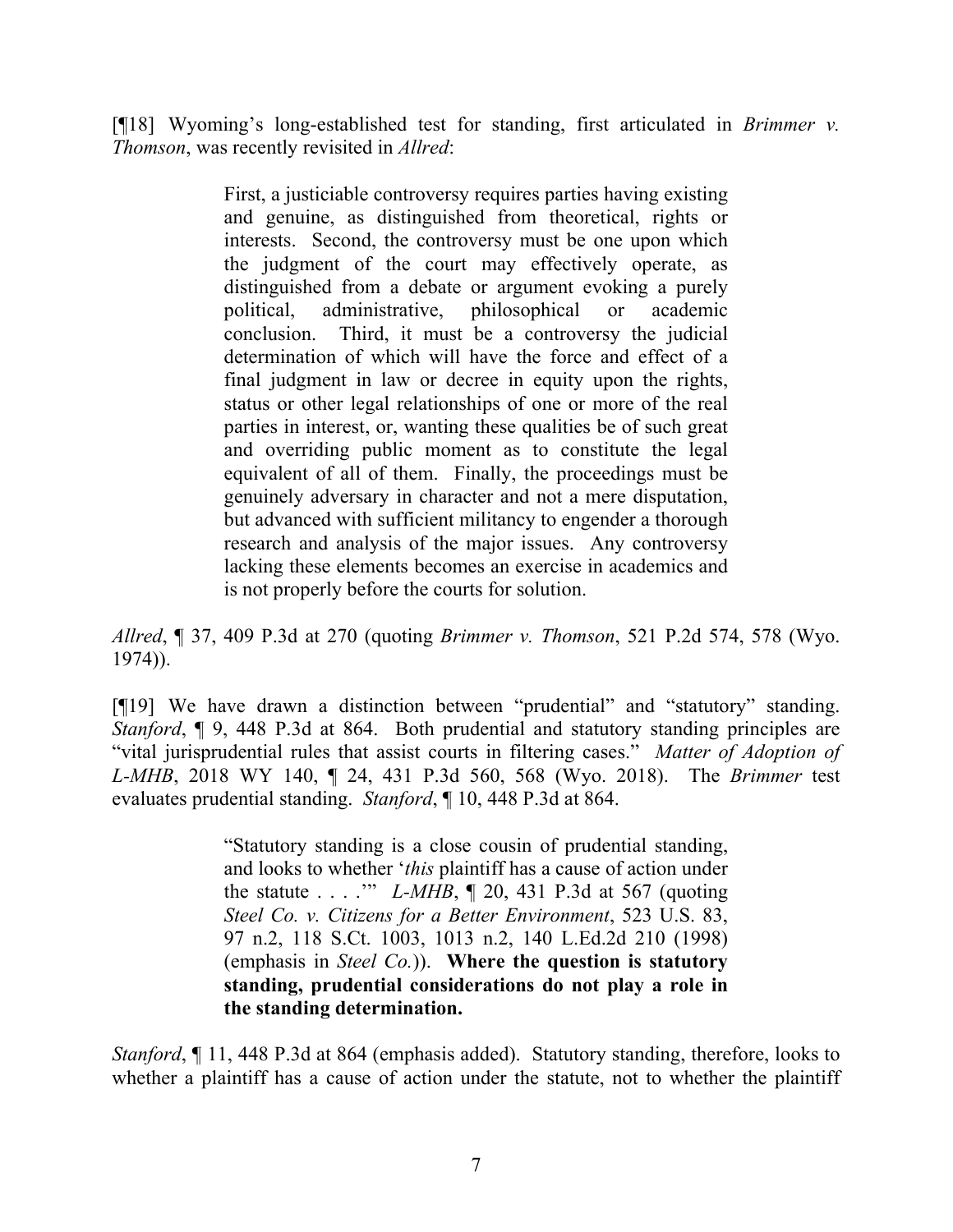satisfies the *Brimmer* test. *Stanford*, ¶ 11, 448 P.3d at 864; *L-MHB*, ¶ 20, 431 P.3d at 567.

[¶20] In *Stanford*, the Court considered whether the State had standing to object to the appointment of an administrator of an estate. *Stanford*, ¶ 2, 448 P.3d at 862. The probate code identifies those parties who may object to the appointment of an administrator. We determined that the State was not one of those parties identified in the statute and lacked "statutory" standing. *Id.* ¶ 13, 448 P.3d at 865; *see also L-MHB*, ¶ 20, 431 P.3d at 567 (looking to whether the appellants had met the statutory grounds for filing an adoption petition to determine standing).

[¶21] Judicial review of administrative action is subject to the Wyoming Administrative Procedure Act, which provides:

> Subject to the requirement that administrative remedies be exhausted and in the absence of any statutory or common-law provision precluding or limiting judicial review, **any person aggrieved or adversely affected in fact** by a final decision of an agency in a contested case, or by other agency action or inaction, or any person affected in fact by a rule adopted by an agency, **is entitled to judicial review** . . . .

Wyo. Stat. Ann. § 16-3-114(a) (LexisNexis 2019) (emphasis added). Accordingly, whether a party has standing to seek judicial review of administrative actions is a question of statutory standing. *See, e.g.*, *N. Laramie Range*, ¶¶ 22–26, 290 P.3d at 1073– 74; *Hoke v. Moyer*, 865 P.2d 624, 628 (Wyo. 1993) (appeal of county commissioners' decision); *Northfork*, ¶¶ 13–14, 189 P.3d at 263–64 (same); *Cox v. City of Cheyenne*, 2003 WY 146, ¶ 14, 79 P.3d 500, 506 (Wyo. 2003) (same).

> An aggrieved or adversely affected person is one who has a legally recognizable interest in that which will be affected by the action. A potential litigant must show injury or potential injury by alleg<sup>[ing]</sup> a perceptible, rather than a speculative, harm resulting from the agency action. The interest which will sustain a right to appeal must generally be substantial, immediate, and pecuniary. A future, contingent, or merely speculative interest is ordinarily not sufficient.

*Wyodak Res. Dev. Corp. v. Wyoming Dep't of Revenue*, 2017 WY 6, ¶ 60, 387 P.3d 725, 738 (Wyo. 2017) (internal quotation marks omitted) (quoting *Jacobs v. State ex rel. Wyoming Workers' Safety & Comp. Div.*, 2004 WY 136, ¶ 7, 100 P.3d 848, 850 (Wyo. 2004)).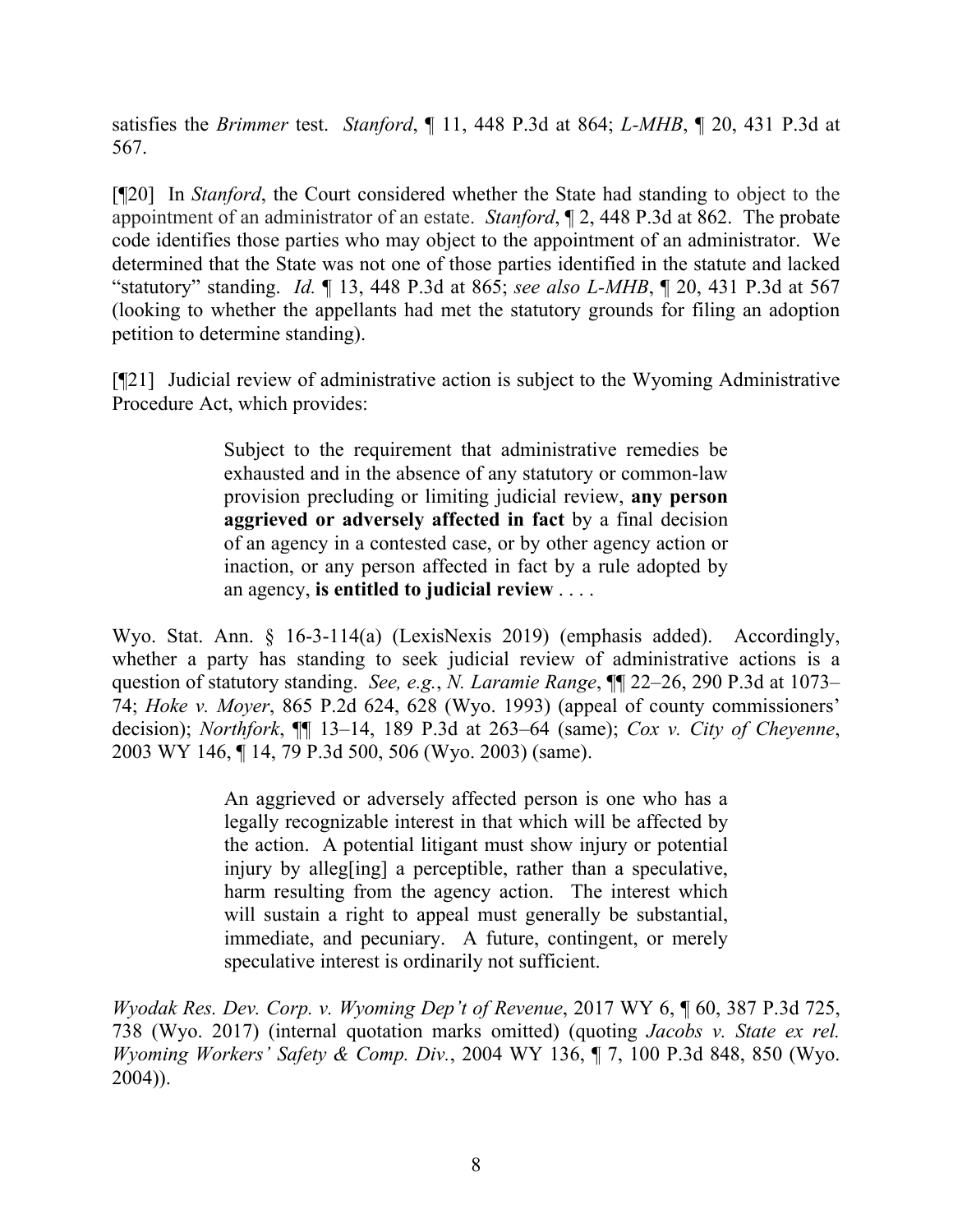[¶22] In the context of land use planning, to be "aggrieved or adversely affected," one must have "a legally recognizable interest that is or will be affected by the action of the zoning authority in question." *N. Laramie Range*, ¶ 24, 290 P.3d at 1073 (quoting *Hoke*, 865 P.2d at 628). The individual "must have a definite interest exceeding the general interest in community good shared in common with all citizens." *Id.* (quoting *Hoke*, 865 P.2d at 628).

[¶23] We have decided questions of standing in land use actions many times. Most recently, in *Tayback*, we determined the Taybacks had standing to contest the Teton County Board of County Commissioners' decision allowing Four Shadows to use its property as a construction staging site. The Taybacks provided photographic proof that the staging site was in their viewshed. They claimed the dust and noise emanating from the site interfered with their enjoyment of their property. On appeal, we held the alleged harm was "not speculative as the staging site had been in actual operation" and that the Taybacks had "an interest that is greater than the general public's, giving them standing . . . as persons aggrieved and adversely affected in fact" by the Board's decision. *Tayback v. Teton Cty. Bd. of Cty. Comm'rs*, 2017 WY 114, ¶ 19, 402 P.3d 984, 989 (Wyo. 2017).

[¶24] In *N. Laramie Range*, ¶¶ 27–35, 290 P.3d at 1074–76, we considered whether several different parties had standing to challenge the Converse County Board of County Commissioners' approval of a wind energy project. The first party, White Creek Ranch, had standing because it owned property bordering the project and the project "threaten[ed] its scenic views and wildlife habitat and migration." *Id.* ¶ 27, 290 P.3d at 1074. The second party, the Northern Laramie Range Alliance, had standing because one of its members, Ms. Sarvey, owned property "near" land leased for the project and she had concerns about the increased traffic and safety issues the project would cause. "[C]oncerns about traffic, congestion and safety in the area of one's property are perceptible harms for a property owner that distinguish[ed Ms. Sarvey] from the general public."[7](#page-10-0) We concluded Ms. Sarvey had standing. *Id.* ¶ 33, 290 P.3d at 1075. In contrast, the third party, the Northern Laramie Range Foundation (NLRF), lacked standing. The NLRF argued it had standing because its "programming, mission and purpose . . . would be adversely affected by the destruction of the scenic views and natural beauty, and the degradation of the environment, natural habitat, wildlife and

<span id="page-10-0"></span><sup>&</sup>lt;sup>7</sup> We noted that the "assertion that her property is 'near' the project does not precisely fall within our precedent finding standing when the litigants asserted their property 'adjoined' or was 'adjacent' to the area of proposed action." *N. Laramie Range*, ¶ 33, 290 P.3d at 1075 (citing *Northfork*, ¶ 10, 189 P.3d at 263; *Hoke*, 865 P.2d at 628). We also noted that Ms. Sarvey's allegations concerning a gravel quarry (which had "nothing to do with the wind energy project") and her complaint that the wind project will "add to the Glenrock area disaster with its 30 enormous towers and blinking lights" did not establish individual harm greater than the general public and did not "aid her . . . in establishing standing." *Id.* ¶ 31–32, 290 P.3d at 1075.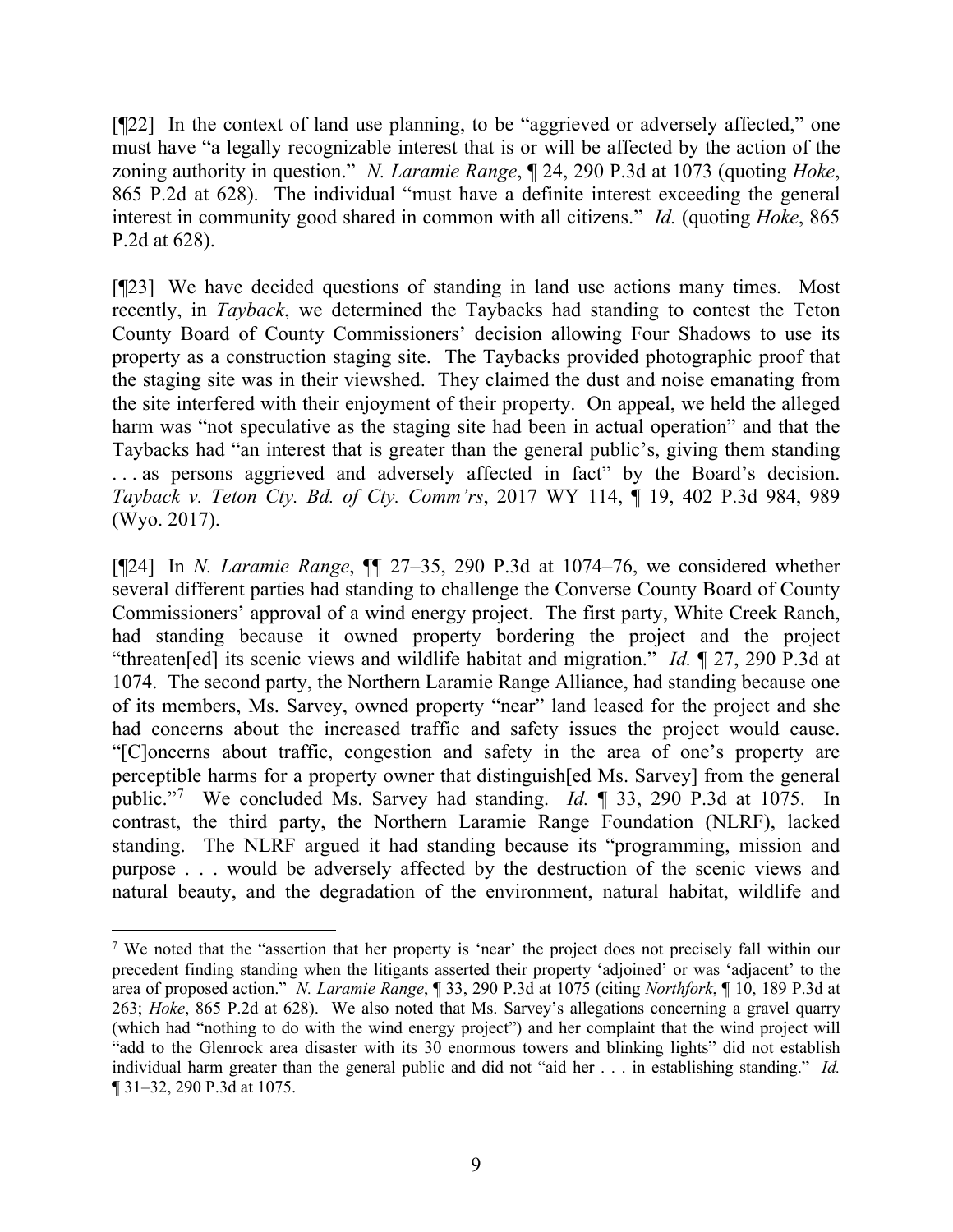biological resources." *Id.* ¶ 35, 290 P.3d at 1076. The NLRF's allegations did not establish a causal relationship between perceived threats and the project and failed to show its "programs would actually be harmed by the wind project." *Id.* We concluded that the NLRF could not distinguish itself from "the general public who enjoys the Northern Laramie Range" and therefore it lacked standing. *Id.*

[¶25] In *Hoke*, the Teton County Board of County Commissioners approved the development of a subdivision with a higher density than was permitted by its zoning category. We determined that Mr. Moyer, an adjacent landowner, had standing to seek judicial review. We said that "[d]oubling the density of adjacent property raises a number of perceptible harms for a<sup>[n adjacent]</sup> property owner which are different than the harm to the general public, such as increased traffic and congestion." *Hoke*, 865 P.2d at 628; *see also Hirschfield v. Bd. of Cty. Comm'rs of Cty. of Teton*, 944 P.2d 1139, 1143 (Wyo. 1997) ("an adjoining landowner has standing when the effect of the board's decision will be to double the density previously permitted").

[¶26] Similarly, in *Northfork*, ¶¶ 13–16, 189 P.3d at 263–65, the Park County Board of County Commissioners had approved plans for development of a residential subdivision that, like the subdivision in *Hoke*, substantially increased the permitted density. We explained that the "real lesson [of *Hoke* and *Hirschfield*] is that adjoining landowners have standing to appeal land use decisions that result in a substantial increase in the allowed housing density." *Northfork*, ¶ 14, 189 P.3d at 264. "Doubling the density is but one example of a substantial increase sufficient to support standing." *Id.* We held that neighboring landowners had standing because there was an alleged "substantial increase in the allowed housing density," *id.*, and their interest "in preserving views from their homes, and their interests in observing and enjoying wildlife on their own properties, ... exceed the general public's interest in community good." *Id.* ¶ 16, 189 P.3d at 264.

[¶27] Finally, in *Roe*, potential litigants failed to establish standing to contest the Campbell County Board of County Commissioners' approval of an application to resubdivide a subdivision. Although these litigants alleged the Board had deviated from the proper administrative process and they discussed general concerns about water rights and termination of water and sewer services, they did not describe how they had been aggrieved by the Board's decision. *Roe v. Bd. of Cty. Comm'rs of Campbell Cty.*, 997 P.2d 1021,1023 (Wyo. 2000).

[¶28] Turning to the appellants in this case, we first consider whether the Pomeroys have standing.<sup>[8](#page-11-0)</sup> The Pomeroys' property is adjacent to the Raptor Center and they raise

<span id="page-11-0"></span><sup>8</sup> In determining whether a litigant has standing, we generally look to the allegations contained in the complaint. *See, e.g.*, *Allred*, ¶ 49, 409 P.3d at 274 (examining allegations contained in the amended complaint to determine standing). In *Hoke*, we explained that "[t]here are no magic words which must be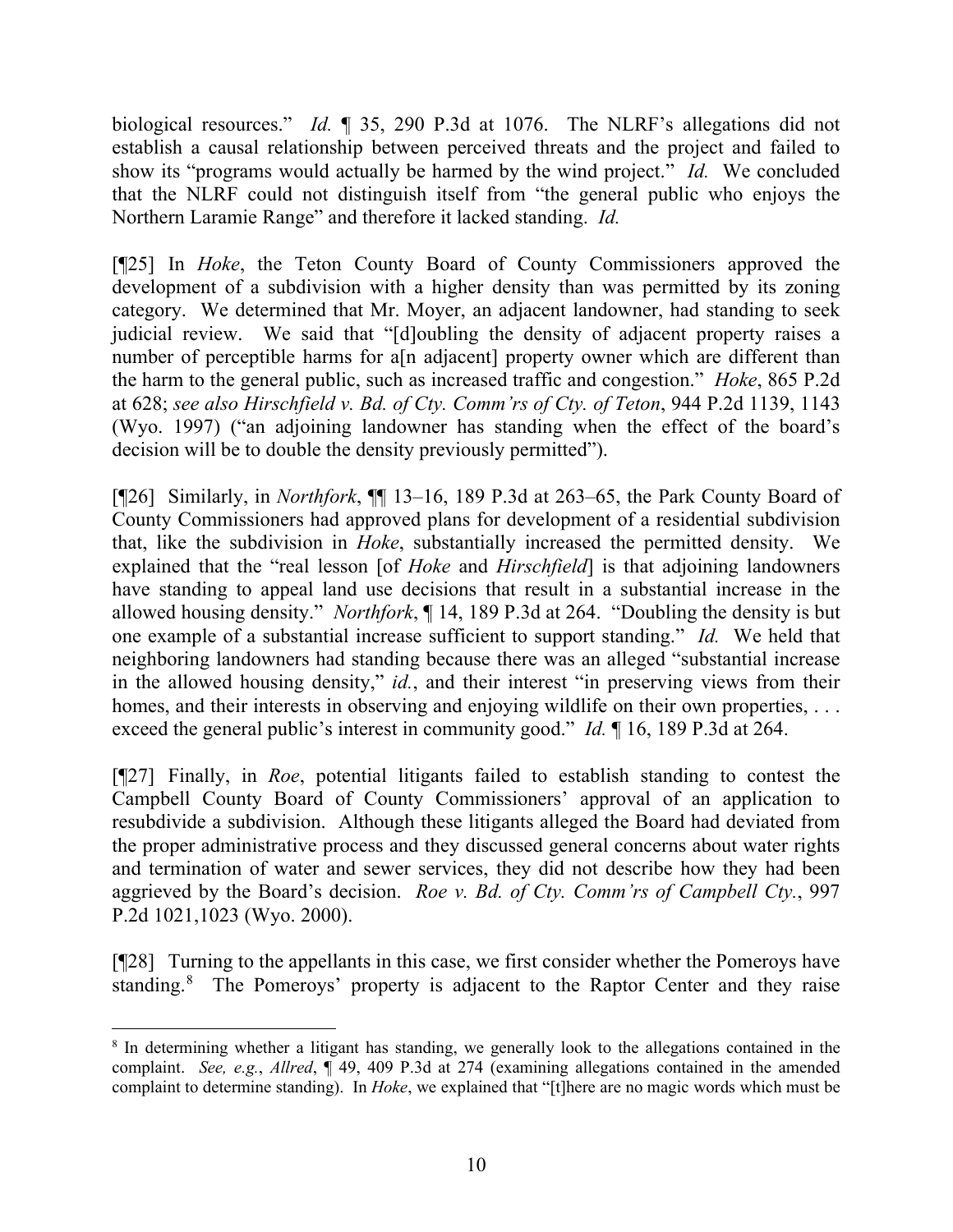concerns—increased noise, additional lighting, and more dogs—directly attributable to increased residential density. They express concerns about the effect of these changes on their property—disruption of peace and quiet and disruption of existing views. Finally, they complain about impacts to wildlife migration and use of neighboring meadows. The Pomeroys' concerns about wildlife migration and the meadows are not distinguishable from those of the general public and do not aid their standing claim. However, like the appellants in *Northfork* and *Hoke*, their concerns about increased density from greater use of the neighboring property and the effect of that greater use on their property exceed the interest of the general public. Accordingly, the Pomeroys are "aggrieved or adversely affected" and have established standing to appeal the Board's decision.

[¶29] Next, we consider the standing of the Christodolous. The Christodolous' home is located 1300 feet from the Raptor Center. They raised concerns about "construction noise, increased employee and resident population density, traffic congestion, parking surface impact, noise and light pollution, skyline blight, and the potential for impact on the wildlife population that resides in and migrates through our area." The Christodolous' concerns about wildlife are not distinguishable from those of the general public. Nevertheless, they have established standing because their other concerns go beyond generalized grievances belonging to the community as a whole. The Pomeroys and the Christodolous were entitled to judicial review of the Board's action by the district court and are entitled to judicial review by this Court. We refer to the Pomeroys and the Christodolous as the Appellants in the remainder of this opinion.

## *II. Was the Board's decision to grant the 2018 amendment to the 2008 CUP arbitrary and capricious or contrary to law?*

[¶30] The Appellants argue that the Board should have required the Raptor Center to obtain a new variance, and amending the CUP was in violation of the LDRs. The Board

pled to establish standing; a party need not state 'I am adversely affected or aggrieved because . . . .'" *Hoke*, 865 P.2d at 628. While standing should be alleged in the complaint (or petition for review in an administrative proceeding), our liberal pleading rules may require examination of the underlying record to determine whether a party has standing. Indeed, in cases where an appellant had challenged board actions regarding land use, we have looked beyond allegations contained in the appeal to the record in support of standing. For example, in *N. Laramie Range*, we examined the record to determine whether the NLRA had standing. We noted the "record indicates NLRA is a limited liability company . . . [and] includes information" regarding its members. *N. Laramie Range*, ¶ 30, 290 P.3d at 1075. We also looked to "an email sent to the county commissioners" to discern facts underlying the position of another appellant with respect to the development at issue. *Id.* ¶ 31, 290 P.3d at 1075. Again, in *Northfork*, we examined the record to determine the "relationship between Northfork and the people it purport[ed] to represent." *Northfork*, ¶ 8, 189 P.3d at 262. Here, the district court examined the record to determine whether individual appellants had standing. We, too, must look to the record to determine whether the Pomeroys or the Christodolous have standing.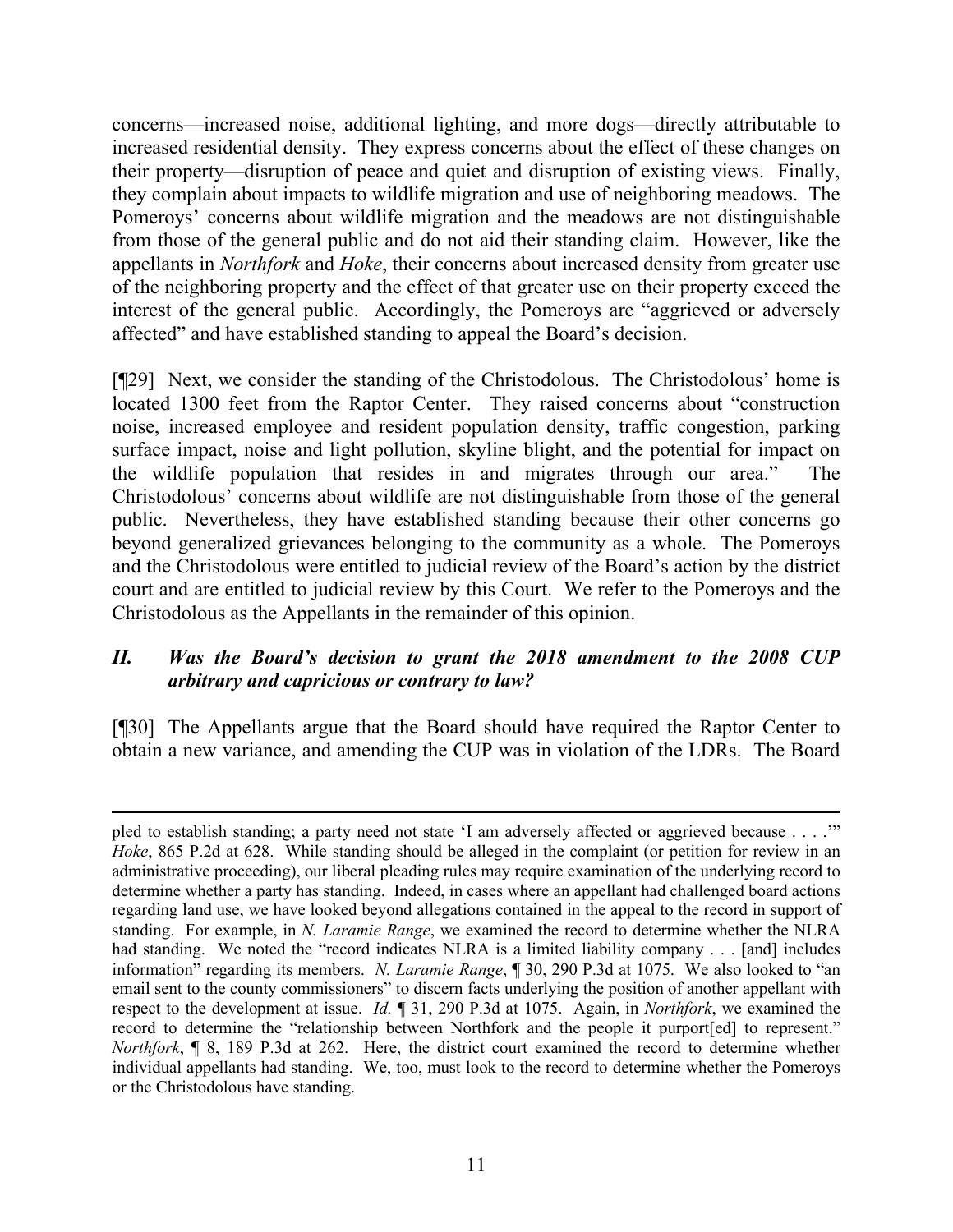and the Raptor Center argue that the only issue before the Court is whether the Board's approval of the amended CUP was arbitrary and capricious or contrary to law.

[¶31] The dispositive issue before the Court is whether the Board's decision to issue an amended CUP was arbitrary and capricious or contrary to law. We address the question of whether the Raptor Center should have sought a variance and not an amendment to its CUP in the context of whether the amended CUP violated the county's existing LDRs.

# **A. Standard of Review**

[¶32] We review an agency's decision as if it came directly to us, and we give no deference to the district court's decision. *Hardy v. State ex rel. Dep't of Workforce Servs., Workers' Comp. Div.*, 2017 WY 42, ¶ 10, 394 P.3d 454, 457 (Wyo. 2017).

[¶33] The proceedings before the Board were informal, not a contested case adjudicatory hearing. We review the Board's decision under Wyo. Stat. Ann. § 16-3-114(c)(ii)(A), which directs the Court to set aside an agency decision that is "[a]rbitrary, capricious, an abuse of discretion or otherwise not in accordance with law." Wyo. Stat. Ann. § 16-3- 114(c)(ii)(A). *See Tayback*, ¶ 13, 402 P.3d at 988; *Wilson Advisory Comm. v. Bd. of Cty. Comm'rs*, 2012 WY 163, ¶ 20, 292 P.3d 855, 861 (Wyo. 2012).

> The arbitrary and capricious test requires the reviewing court to review the entire record to determine whether the agency reasonably could have made its finding and order based upon all the evidence before it. The arbitrary and capricious standard is more lenient and deferential to the agency than the substantial evidence standard because it requires only that there be a rational basis for the agency's decision.

*Tayback*, ¶ 13, 402 P.3d at 988 (quoting *Wilson*, ¶ 21, 292 P.3d at 861). An agency's conclusions of law are reviewed de novo. *Id.* ¶¶ 12–14, 402 P.3d at 987–88.

# **B. Analysis**

# **1. Teton County's Land Development Regulations and Conditional Use Permits**

[¶34] Teton County's LDRs set forth three types of available land use permits. A basic use permit "ensure[s] compliance with the standards of these LDRs for uses that are compatible with the character of the zone in which they are proposed." LDR § 8.4.1(A). A CUP **permits "a use that is generally compatible with the character of a zone, but requires [project] specific conditions to limit and mitigate" potential adverse impacts**. LDR § 8.4.2(A) (emphasis added). A special use permit is required when the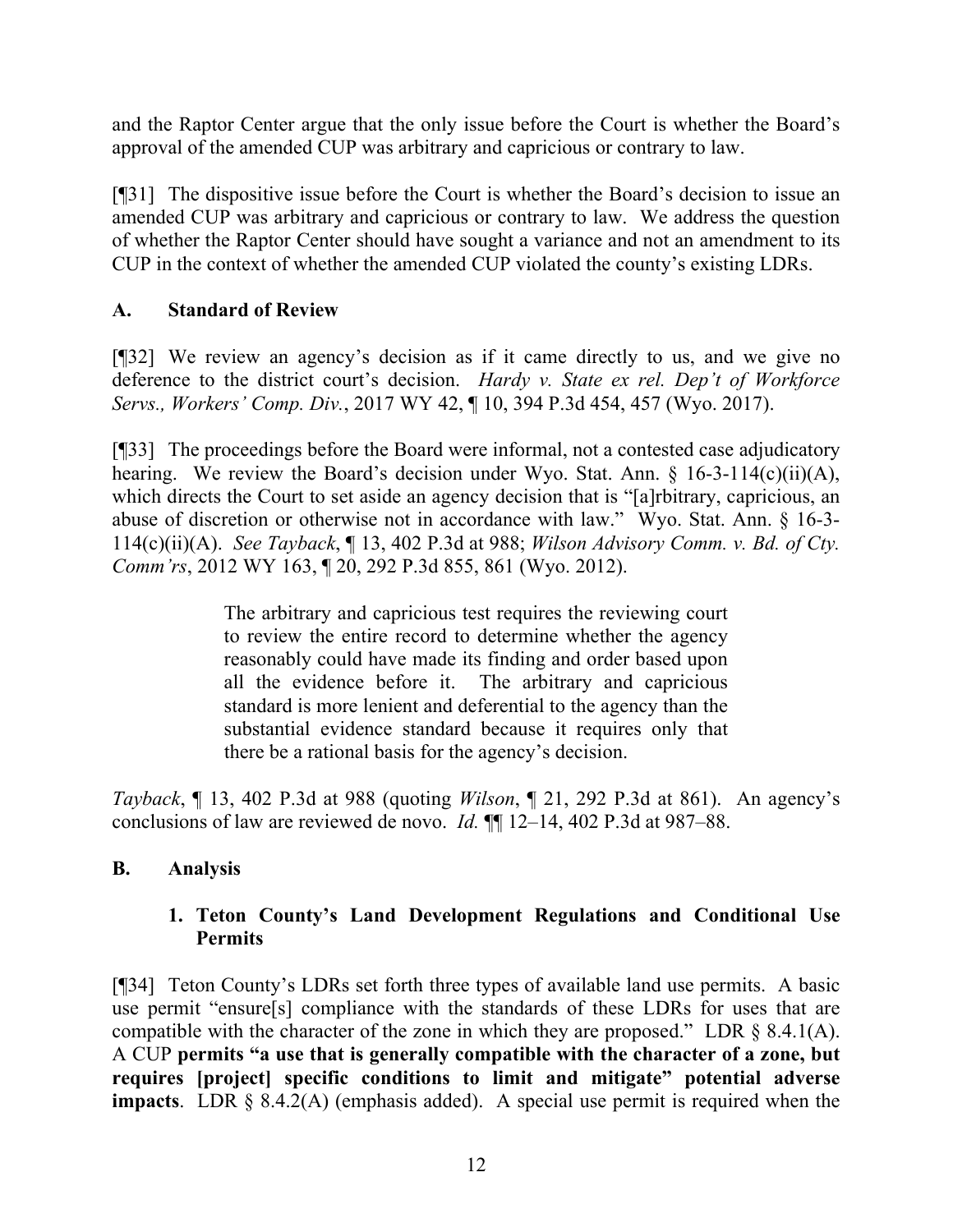"intensity of a use . . . is inherently incompatible with the character of all zones, but [is] essential to the community and therefore some provision must be made for its existence and operation." LDR  $\S$  8.4.3(A). The use permit at issue here is a CUP.

[¶35] The LDRs require the approval of a CUP application upon finding the application:

- 1. Is compatible with the desired future character of the area;
- 2. Complies with the use specific standards of Div. 6.1. and the zone;<sup>[9](#page-14-0)</sup>
- 3. Minimizes adverse visual impacts;
- 4. Minimizes adverse environmental impacts;
- 5. Minimizes adverse impacts from nuisances;
- 6. Minimizes adverse impacts on public facilities;
- 7. Complies with all other relevant standards of these LDRs and all other County Resolutions; and
- 8. Is in substantial conformance with all standards or conditions of any prior applicable permits or approvals.

Amendments to existing CUPs undergo the same approval process as new CUPs. When it approved the 2018 amendments to the 2008 CUP, the Board made all eight findings and included an analysis of each in its decision.

[¶36] The Appellants' arguments are directed at the seventh and eighth findings. They argue that county ordinances do not allow existing variances to be used for new development; rather, the ordinances require new variances for new development, and new variances were not available under the LDRs.<sup>[10](#page-14-1)</sup> Finding number seven requires

<span id="page-14-0"></span><sup>&</sup>lt;sup>9</sup> Section 6.1.1 sets forth "the principal, accessory, and temporary uses allowed in each zone." LDR § 6.1.1.

<span id="page-14-1"></span> $10$  Section 8.8.2 of the current LDRs provides:

B. Applicability. A variance may be sought for any standard of these LDRs unless the variance would:

<sup>1.</sup> Increase maximum density, [floor area ratio], or maximum scale of development;

<sup>2.</sup> Allow a prohibited sign;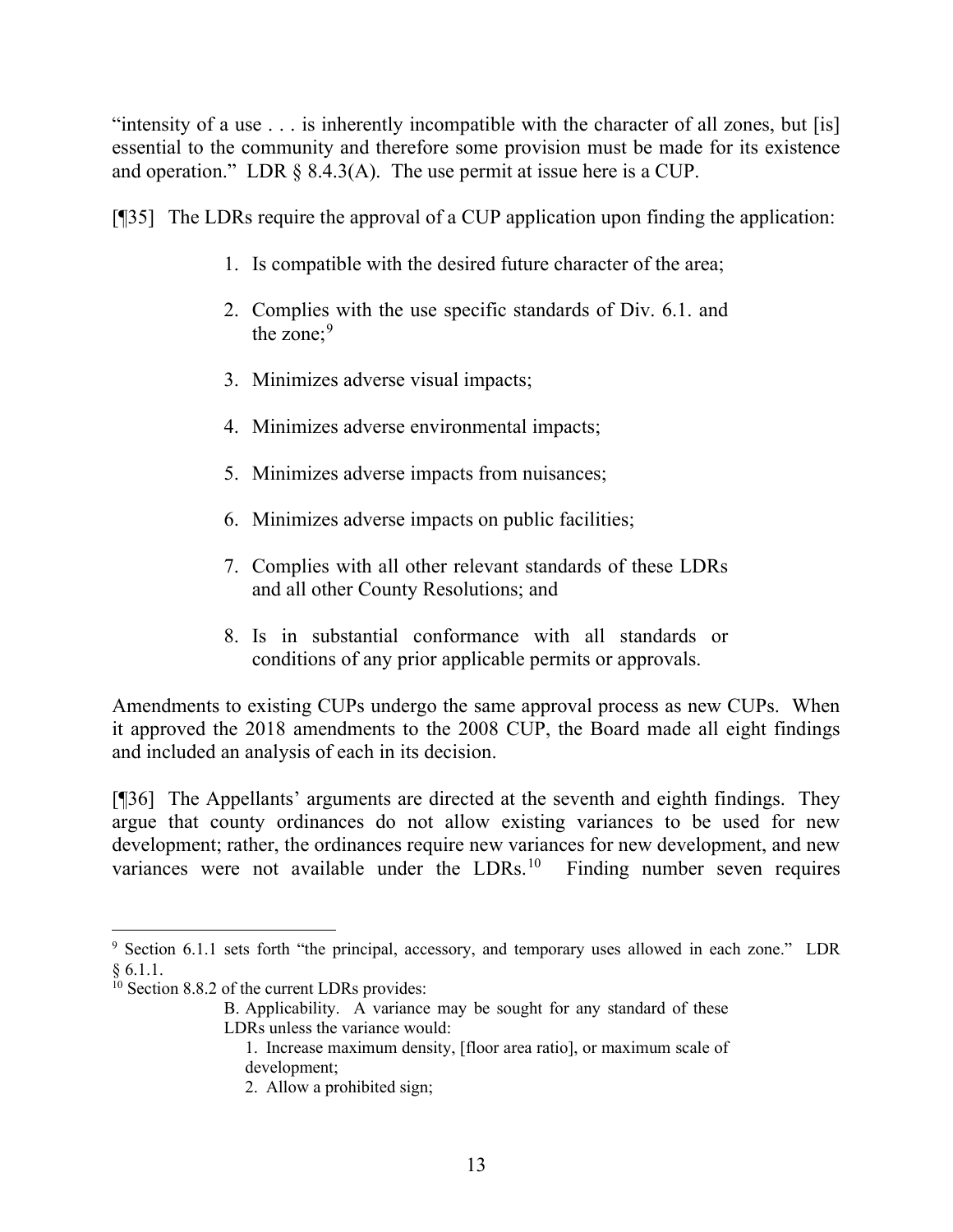compliance with County Resolutions, and the Appellants assert that the County Resolutions required a variance and not an amended CUP. *See supra* ¶¶ 30–31, 35; *infra* ¶¶ 43–48*.* The Appellants also argue that the 2018 CUP did not substantially conform to conditions in the Raptor Center's existing 2008 variances, and therefore the Board could not make finding number eight which requires substantial conformance with existing permits. *See supra* ¶¶ 30–31, 35.

## **2. Finding No. 7**

[¶37] The LDRs required the Board to find that the proposed CUP "[c]omplies with all other relevant standards of these LDRs and all other County Resolutions" as a condition of approval. LDR  $\S$  8.4.2(C)(7). The Board found the amended CUP:

## 7*. Complies with all other relevant standards of these LDRs and all other County Resolutions; and*

Can Be Made, as Conditioned.

**The application complies with all relevant LDRs and other County Resolutions, as conditioned, pursuant to review of the staff report prepared by the Planning Department and discussion among the Board in public hearing.** A condition requires that prior to installation of any signage, a Master Signage Plan be approved by the Planning Director. As a property in Conflict Priority Area 1, a condition of approval has also been added requiring bearproof trash and recycling containers.

(Emphasis added.)

[¶38] The Appellants rely on two LDR provisions addressing variances in support of their argument that the Raptor Center was required to seek a new variance for the changes it sought in the amended CUP and that the Board ignored these provisions when

LDR § 8.8.2(B).

<sup>3.</sup> Allow a prohibited use or allow additional expansion of a nonconforming use;

<sup>4.</sup> Reduce the requirements of a development option (e.g. required conservation area, minimum lot size, unit type mix);

<sup>5.</sup> Reduce a requirement where an option for independent calculation

of the requirement exists (e.g. housing, development exactions); or

<sup>6.</sup> Reduce the threshold for review of an application.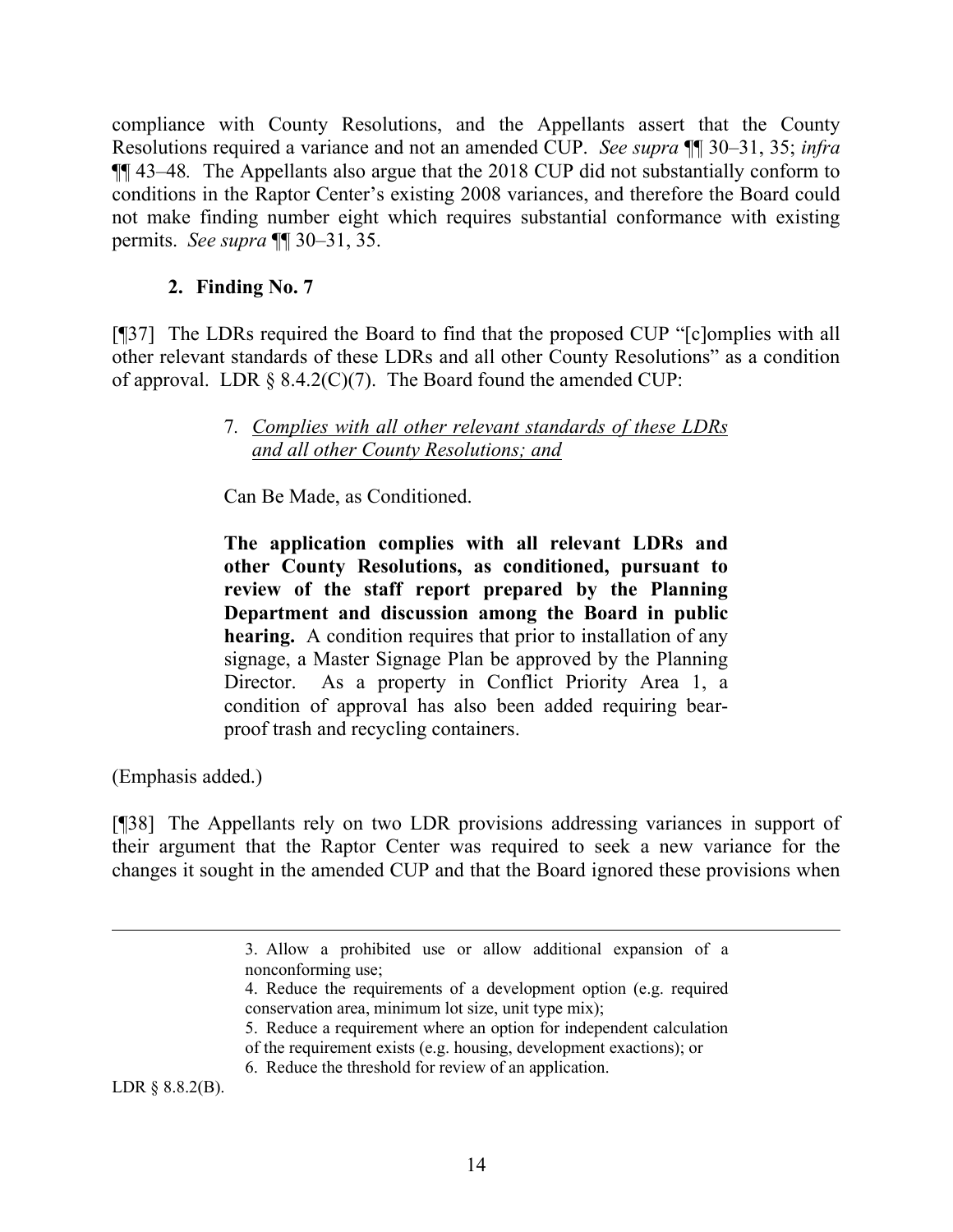it approved the CUP. A variance is considered to be a form of "relief" from LDRs. LDR §§ 8.8(B), 8.8.2. The first provision the Appellants rely on is 8.2.13(A), which states:

> Application Type Cannot be Amended. The following permits or approvals **cannot be amended** due to the nature of the findings for approval: Formal Interpretations; Zoning Compliance Verifications; . . . all Relief from the LDRs . . . . **A change to one of these approvals shall be achieved through application for a new approval.**

LDR  $\S$  8.2.13(A) (emphasis added).<sup>11</sup> Section 8.8.2(D), the second provision the Appellants rely on, provides:

> Issuance of a variance shall not ensure the approval of any other application. A variance is unique to the special circumstances identified in the findings and does not create precedent. A variance approved for a specific development or use shall only apply to that development or use.

LDR  $\S 8.8.2(D).^{12}$  $\S 8.8.2(D).^{12}$  $\S 8.8.2(D).^{12}$ 

[¶39] An agency is in the best position to determine whether a CUP is required. *Bonnie M. Quinn Revocable Tr. v. SRW, Inc.*, 2004 WY 65, ¶ 17, 91 P.3d 146, 151 (Wyo. 2004). At the same time, an "agency's own rules and regulations have the force and effect of law, and an administrative agency must follow its own rules and regulations or face reversal of its action." *Wilson*, ¶ 22, 292 P.3d at 862 (citation and internal quotation marks omitted).

[¶40] We see nothing in the LDR provisions highlighted by the Appellants that requires a new variance here. According to the LDRs, variances and CUPs are used to achieve different ends. The LDRs provide that the "**purpose of a variance is to allow a specific** 

1994 LDR § 5160(E).

<span id="page-16-0"></span> $11$  The 1994 LDRs, in effect at the time the 2008 variance was approved, provided that "[a] Variance may be amended, varied or altered only pursuant to the standards and procedures for the original approval of a Variance . . . ." 1994 LDR § 5160(F).

<span id="page-16-1"></span><sup>&</sup>lt;sup>12</sup> The 1994 LDRs similarly provided:

The development for which the Variance was granted shall not be carried out until the applicant has secured all other permits required by these Land Development Regulations. A permit for a Variance shall not ensure that the development approved as a Variance shall receive subsequent approval for other applications for development unless the relevant and applicable portions of these Land Development Regulations are met.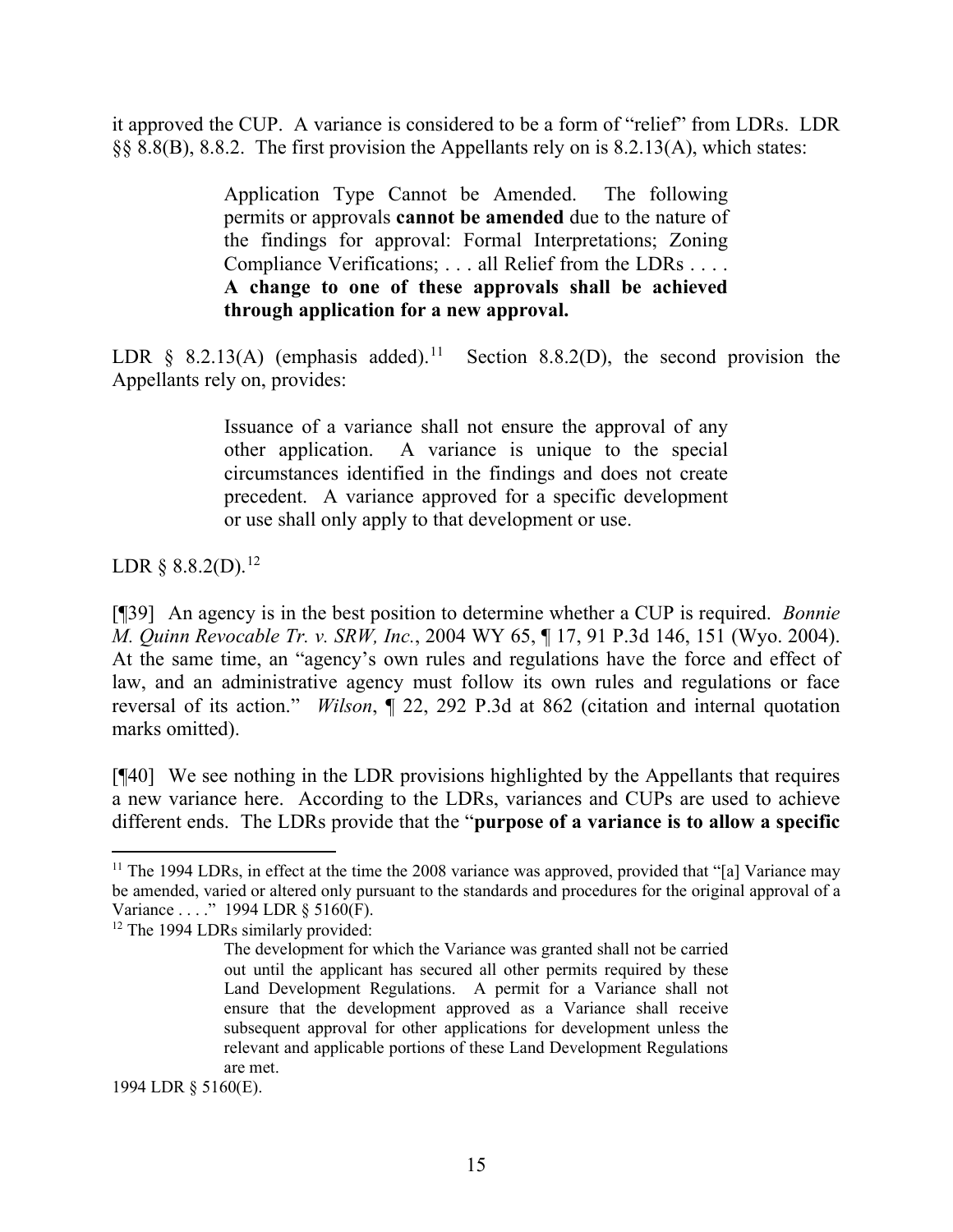**deviation** from these regulations that is not contrary to the desired future character for the site when, due to special circumstances of the land, strict application of these regulations would result in undue and unique hardship." LDR  $\S$  8.8.2(A) (emphasis added).<sup>[13](#page-17-0)</sup> In contrast, the "**purpose of a conditional use permit is to individually and publicly review the configuration, density, and intensity of a use that is generally compatible with the character of a zone**, but requires additional, site-specific conditions to limit and mitigate effects that may be adverse to the desired character of the zone." LDR  $§ 8.4.2(A)$  (emphasis added).<sup>[14](#page-17-1)</sup>

[¶41] Other authorities have explained the distinction between CUPs and variances similarly: "The purpose of a [CUP] is to bring flexibility to the rigid restrictions of a zoning ordinance while at the same time controlling troublesome or somewhat incompatible uses by establishing, in advance, standards that admit the use only under certain conditions and standards that must be met." 101A C.J.S. *Zoning and Land Planning* § 256, Westlaw (database updated June 2020). A CUP "is a separate and distinct mechanism from a 'variance.'" *Id.* "[U]nlike a variance, which permits a landowner to use his or her property in a **manner forbidden by an ordinance or statute**, a [CUP] allows an owner to put his or her land to a use **expressly permitted by ordinance**" subject to "conditions necessary to protect the public health, safety, convenience, and property values." *Id.* (emphasis added).

[¶42] The 2018 CUP and the 2008 CUP both authorize the use of the property as a bird rehabilitation and education center. The 2018 CUP amended the 2008 CUP to establish fourteen conditions by which the Raptor Center must abide in its allowable use of the property in view of proposed site improvements. *See supra* ¶ 13. The 2008 variances approval of a floor area ratio of 0.015, permission to deviate from the required 35 acres for institutional use to the available 26.45 acres, and permission for a nonconforming setback (as amended in 2014)—waive specific requirements in the zoning ordinance. *See supra* ¶¶ 6, 8. The Board found that the proposed changes substantially comply with the previously approved 2008 variances.

[¶43] CUPs have been granted in other cases where landowners have sought to use property for a conditioned purpose like the amended CUP sought by the Raptor Center. *See, e.g.*, *Bd. of Cty. Comm'rs of Teton Cty. v. Mackay Invs., LLC*, 2018 WY 34, ¶ 3, 413 P.3d 1120, 1122, 1122 n.2 (Wyo. 2018) (CUP was used to limit length of stay in campground to "less than 30 days" and to increase the number of trailers allowed at the campground); *Laughter v. Bd. of Cty. Comm'rs for Sweetwater Cty.*, 2005 WY 54, ¶ 38,

<span id="page-17-0"></span><sup>&</sup>lt;sup>13</sup> The Appellants cite no specific zoning ordinance that forbids the proposed changes and, as a consequence, would have required a variance not a CUP.

<span id="page-17-1"></span><sup>&</sup>lt;sup>14</sup> The Appellants do not dispute that the Raptor Center's institutional use of the property is "generally compatible with the character of a zone."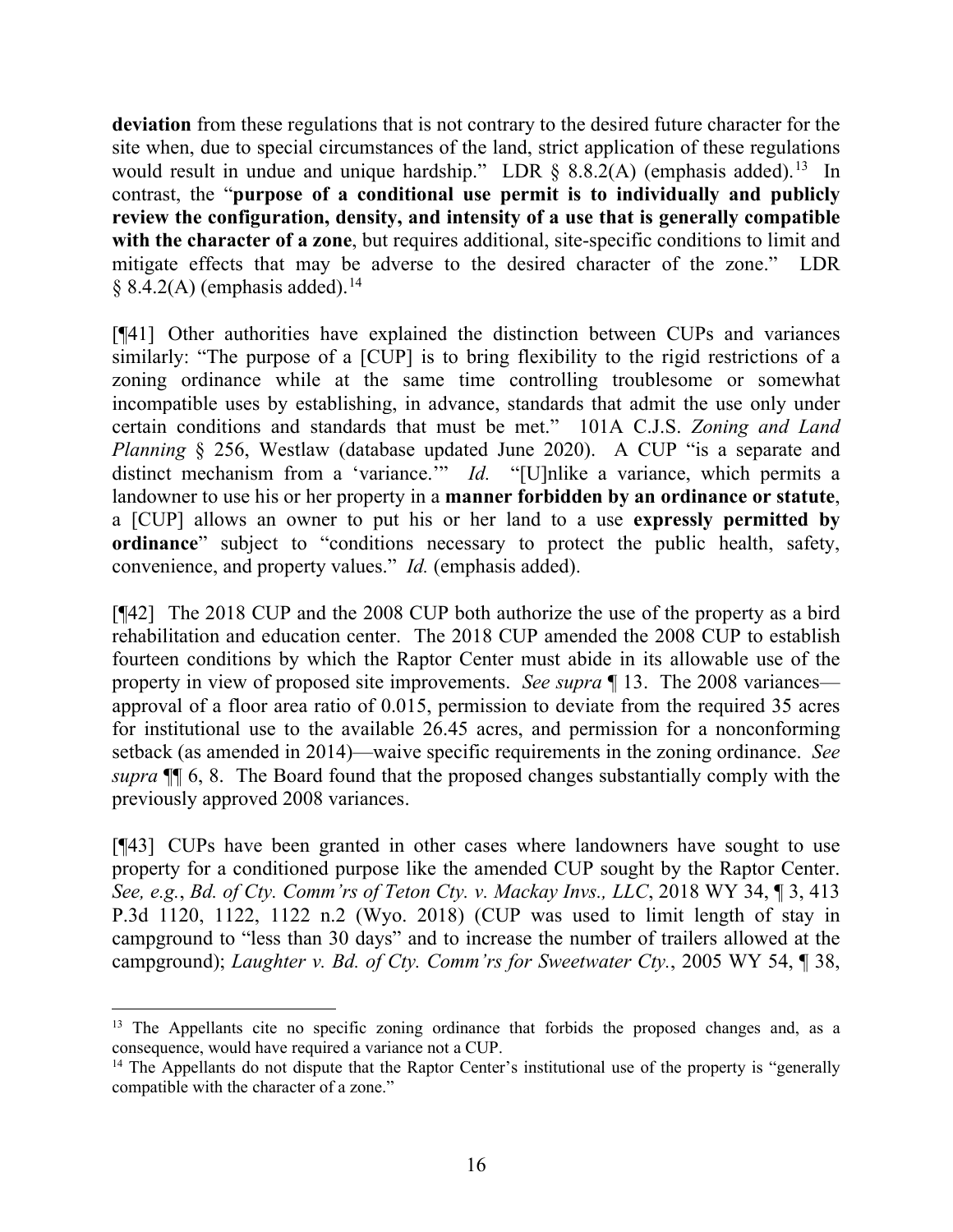110 P.3d 875, 886 (Wyo. 2005) (recognizing that the county could impose conditions limiting the duration of use, hours of operation, site improvements, building improvements, parking requirements, and sewer and water requirements, among others, when issuing a CUP); *see also Burns Holdings, LLC v. Teton Cty. Bd. of Comm'rs*, 272 P.3d 412, 416 (Idaho 2012) (A CUP concerns the proposed use of property and cannot be used to obtain a waiver of zoning ordinance requirements such as the maximum height of buildings.).

[¶44] "A variance approved for a specific development or use shall only apply to that development or use." LDR § 8.8.2(D). The fact that the Raptor Center sought to expand its current use of the property does not equate to a change of use. Consequently, expanding its use does not mean that the Raptor Center needed a variance.<sup>[15](#page-18-0)</sup>

[¶45] The Board relied upon the Planning Commission reports finding that an amendment to the CUP was the appropriate method to address the Raptor Center's proposed expansion. The Board's reliance on those reports, and its decision to approve the amendment to the CUP, was reasonable and did not violate the LDRs.

## **3. Finding No. 8**

[¶46] The LDRs required the Board to find that the use proposed in the CUP was "in substantial conformance with all standards or conditions of any prior applicable permits or approvals" before it could approve the amended CUP. LDR § 8.4.2(C)(8). The Board found the amended CUP:

> 8. *Is in substantial conformance with all standards or conditions of any prior applicable permits or approvals.*

Can Be Made, as Conditioned.

Relevant conditions from the 2008 Conditional Use Permit . . . have been added as conditions of this approval to provide consistency with this amendment. [The 2018 amended CUP] is and remains in conformance with the relevant 2008 Variances . . . . Since the 2008 Variances were issued in association with the Teton Raptor Center's institutional use and [the 2018 amended CUP] is an amendment of that

<span id="page-18-0"></span><sup>&</sup>lt;sup>15</sup> The Appellants also argue that the amended CUP is really a "use variance," and under the LDRs, use variances would not be permitted. The LDRs do not define, provide for, or otherwise recognize a distinct "use" category of variances. Rather, "uses" of properties are addressed by use permits, described above. *Supra* ¶ 34.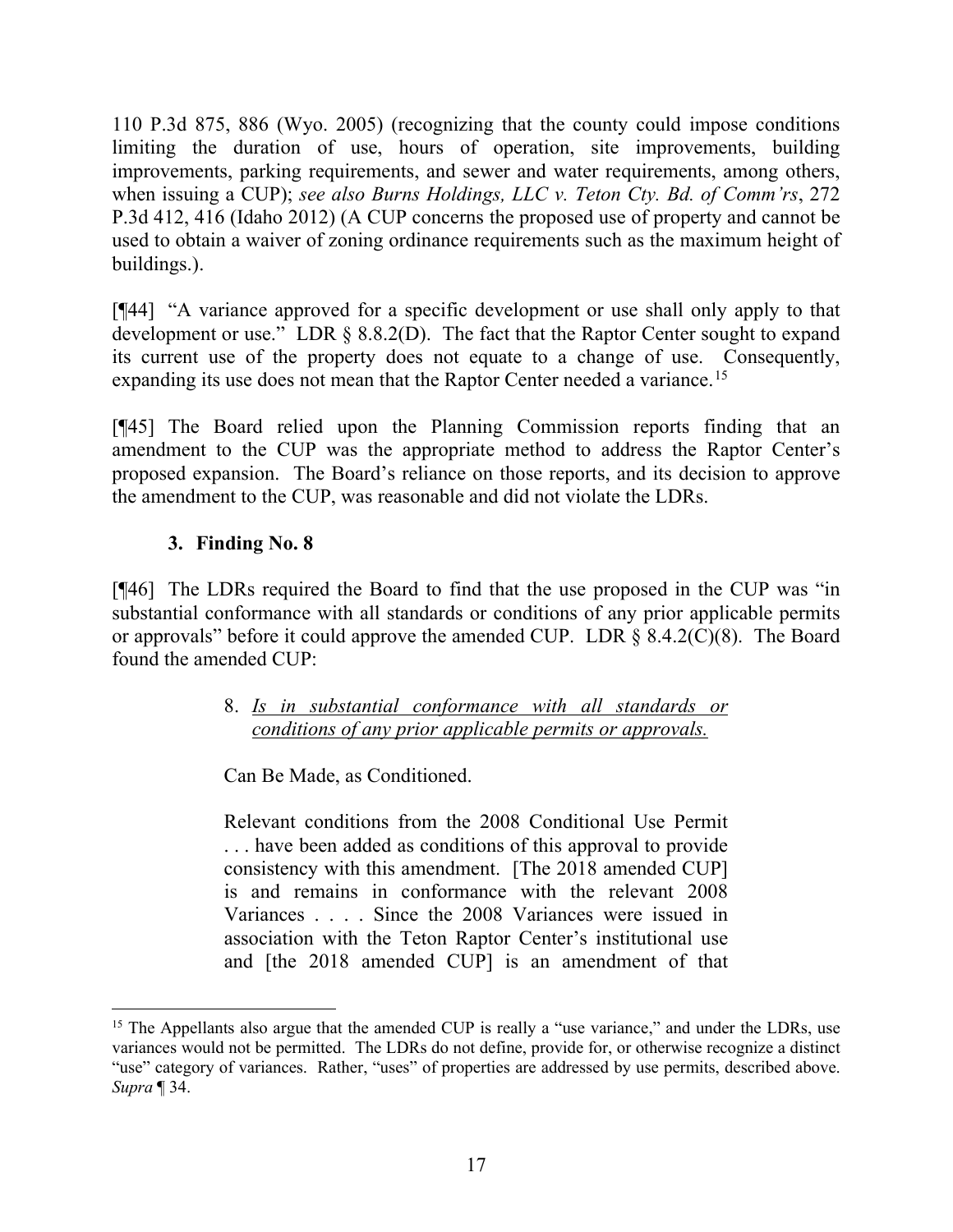existing use, the variances were found to be established, ongoing, effective, and in operation. The Board reviewed the terms and conditions of the 2008 Variances and the plain language of the 2008 Variance permits. **The Board was able to find that this application is in substantial conformance with the 2008 Conditional Use Permit and the 2008 Variance Permits and all other standards or conditions of any prior applicable permits or approvals.** 

(Emphasis added.) The Appellants argue that the amended CUP is not in substantial conformance with the 2008 variance.

## **4. Compliance with the Allowances in the 2008 Variance**

[¶47] The 2008 variance allowed a 58-foot setback, a 0.015 floor area ratio, and the institutional use of a base site area of 26.45 acres. *See supra* ¶ 6. The Appellants argue that the amended CUP did not comply with the floor area ratio of the 2008 variance because it applied square footage allocated in that variance to different square footage in its new development.

[¶48] The district court held that because the substantive provisions of the variance have gone unchanged over time and remain in effect, the Board's finding of substantial conformance with the material terms of the variance was correct. We agree. The 2018 CUP did not change the allowances in the 2008 variance. The setback, the floor area ratio, and the base site area remain as they were in 2008.[16](#page-19-0)

[¶49] The Appellants argue that the amended CUP allows the floor area to be used in a manner that is different from the way it was used in 2008, and this is a material change. Consequently, they argue the 2018 CUP cannot be in substantial compliance with the 2008 variance.<sup>[17](#page-19-1)</sup>

[¶50] The Planning staff determined, and the Board confirmed, that the floor area ratio of 0.015 in the 2008 variance yielded 17,524 square feet of space for non-residential use. The Appellants contend that the "2008 variances were granted to permit a 4,037 sq. ft.

<span id="page-19-0"></span><sup>&</sup>lt;sup>16</sup> Under the county's zoning laws, workforce housing does not count towards floor area ratio or increased density restrictions in the LDRs. The two additional housing units for a total of four employees do not count in the floor area ratio calculation.

<span id="page-19-1"></span><sup>&</sup>lt;sup>17</sup> The Appellants also argue that to change the allocation of the floor area ratio, the Raptor Center needed to obtain a new variance. This argument is, in part, addressed in the preceding section where we conclude that the Raptor Center was not required to seek a new variance. Further, because, as we explain here, the Board was reasonable when it concluded that the Raptor Center could reallocate the floor area to different structures, a new variance was not required.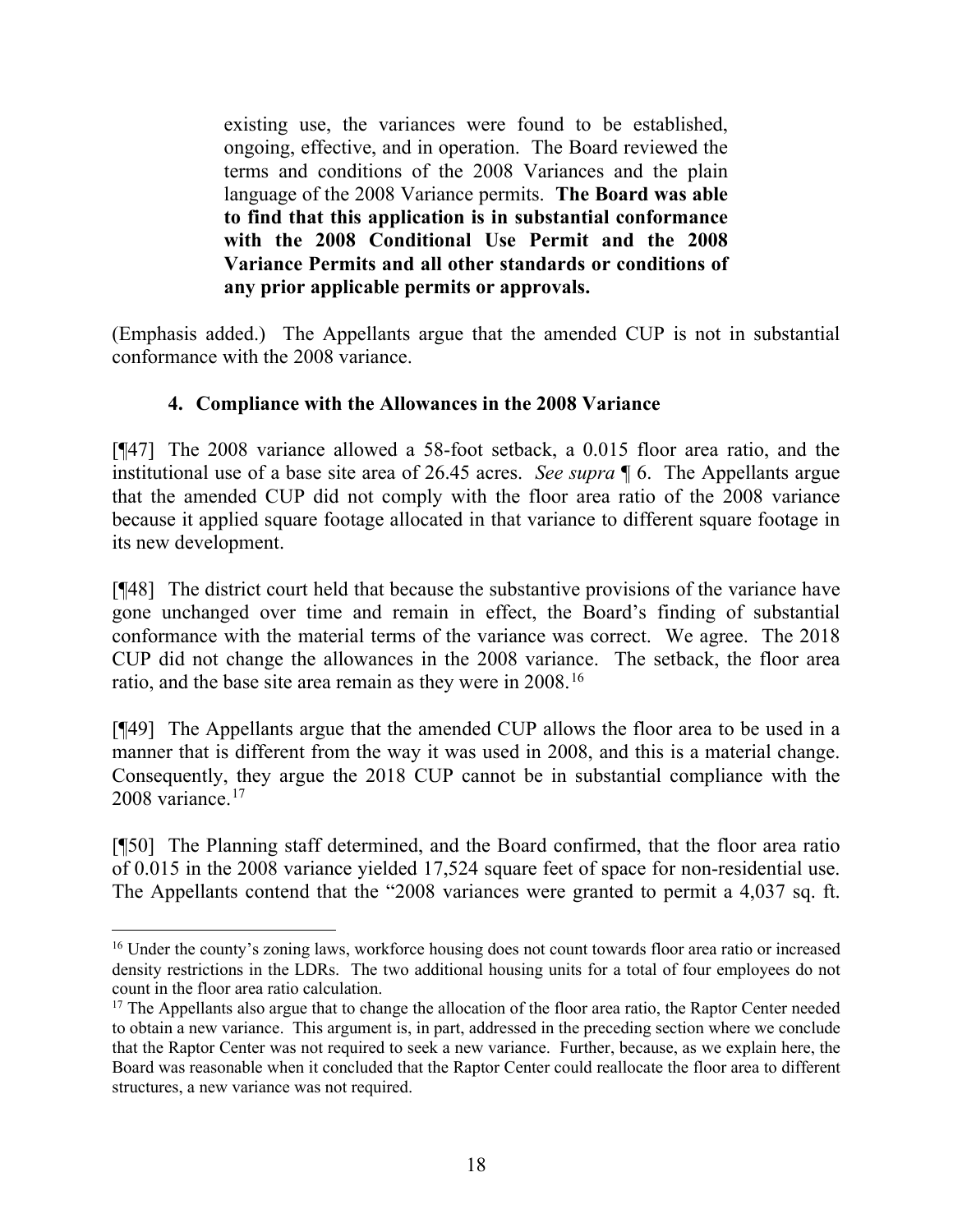bird care and education facility—full stop." They argue that regardless of the floor area ratio yield in the 2008 variances, vacant square footage must remain vacant absent a new variance.

[¶51] To support their argument, the Appellants cite cases from other jurisdictions in which petitioners sought to expand the scope of existing variances. Those cases are unpersuasive largely because they address questions where the language of the permits and local ordinances expressly limit the proposed development. *See CDK Rest. v. Krucklin*, 500 N.Y.S.2d 339 (App. Div. 1986) (affirming board's decision to deny construction of a deck where the existing variance provided that the area be "left open and une[n]cumbered" by "restaurant . . . activity"); *L & G Assocs., Inc. v. Zoning Bd. of Appeals of City of Danbury*, 673 A.2d 1146, 1148 (Conn. App. Ct. 1996) (development of a "west parcel" was prohibited where the variance allowed no use of the west parcel); *DiGiovanni v. Bd. of Appeals of Rockport*, 474 N.E.2d 198, 204 (Mass. App. Ct. 1985) (affirming board's rejection of construction that did not comply with the variance allowing "a 'cluster' development of eighteen units"); *O & G Indus., Inc. v. Bridgeport Zoning Bd. of Appeals*, No. CV166059045S, 2017 WL 1311666, at \*1 (Conn. Super. Ct. Mar. 13, 2017) (affirming cease and desist order to prohibit concrete crushing plant where the variance permitted a junk yard and stated "[t]he development . . . shall be substantially in accord with the plans submitted"); *Clark Cty. Bd. of Comm'rs v. Taggart Constr. Co.*, 615 P.2d 965, 968 (Nev. 1980) (expanded uses were not within scope of the existing variances because they were "not expressed" when the variances were granted).

[¶52] Here, the 1994 LDRs (in effect at the time the 2008 variance issued) provided "[a]ll conditions imposed upon any Variance . . . shall be expressly set forth in the granting" of the variance. 1994 LDR  $\S$  5160(C)(2). The language of the 2008 variance imposed no conditions on the use of available floor area. Conjointly, the Board, the Planning staff, and the Raptor Center have long interpreted the unused floor area ratio to be included in the floor area available for use. *See supra* note 4.

[¶53] The conclusion that the amended CUP substantially conforms with the 2008 variance, including the floor area ratio, is supported by the record and the Board's longstanding interpretations of the Raptor Center's floor area availability.

## **5. Compliance with the "Limitations and Conditions" Language in the 2008 Variance**

[¶54] The 2008 variance contained a "Limitations and Conditions" provision. The Appellants contend that the amended CUP does not substantially conform with the "Limitations and Conditions" provision. Their argument hinges on their interpretation of the language of that provision.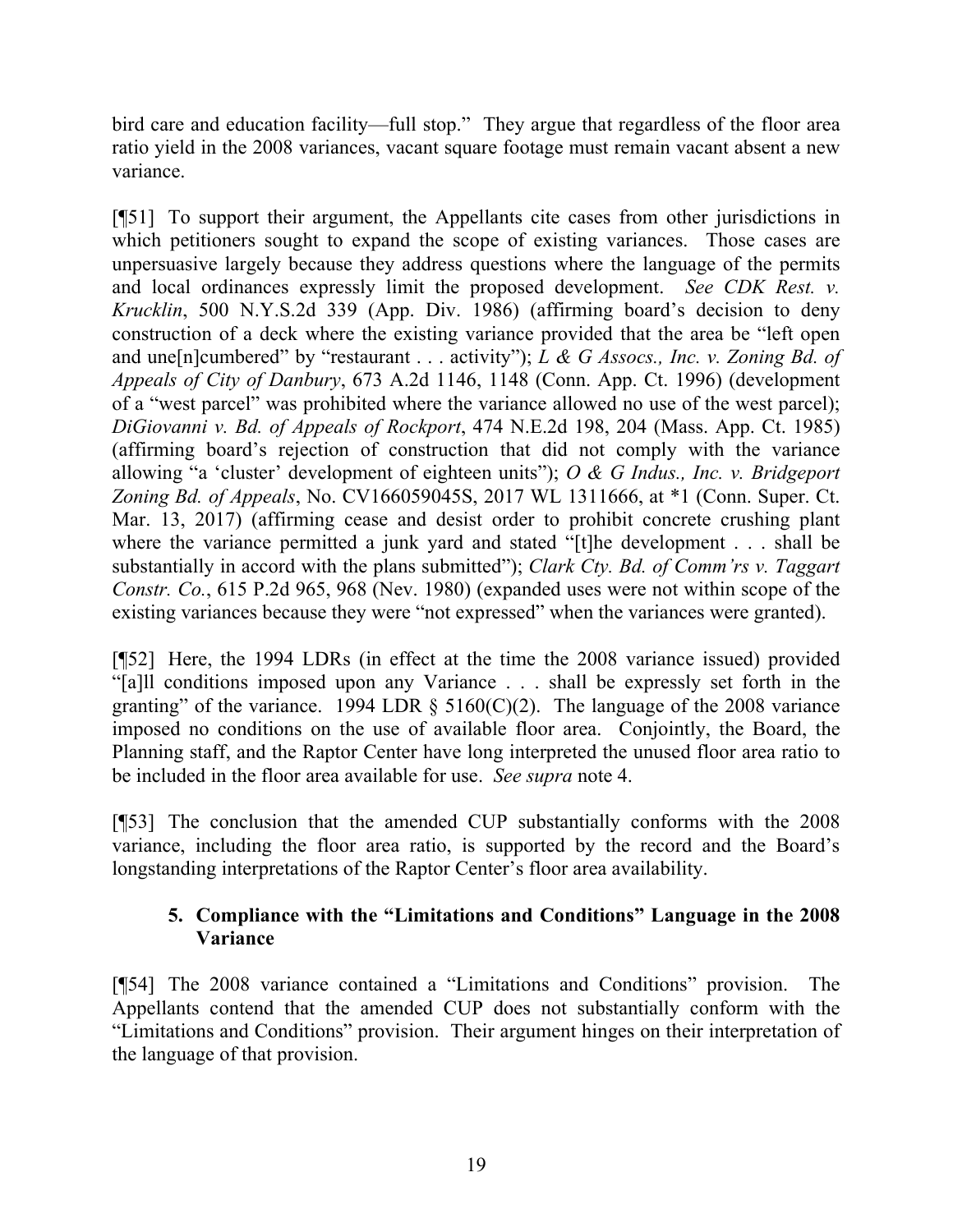[¶55] The provision states that the "[v]ariance permits are associated with the remodel of the machine shed and use of the Hardeman Barn property, as approved in Development Permit DEV 08-0006 and Conditional Use Permit CUP 08-0001."

[¶56] Rules of statutory construction are applied to the language of zoning regulations and permits issued pursuant to those regulations. *See Bd. of Cty. Comm'rs of Teton Cty. v. Crow*, 2003 WY 40, ¶ 45, 65 P.3d 720, 734 (Wyo. 2003); *Snake River Brewing Co., Inc. v. Town of Jackson*, 2002 WY 11, ¶ 29, 39 P.3d 397, 408 (Wyo. 2002); *Hochstein v. Cedar Cty. Bd. of Adjustment*, 940 N.W.2d 251, 256 (Neb. 2020) ("When interpreting zoning regulations, an appellate court applies the same rules utilized in statutory interpretation."); *City of Colorado Springs v. Securcare Self Storage, Inc.*, 10 P.3d 1244, 1248 (Colo. 2000) (rules of statutory construction apply in the interpretation of statutes and local government resolutions and ordinances).

> [The] Court must endeavor to find the reasonable intent of the drafters. We begin by examining the ordinary and obvious meaning of the words employed according to their arrangement and connection. When a statute is sufficiently clear and unambiguous, we give effect to the plain and ordinary meaning of the words and need not invoke our longstanding rules of statutory construction.

*Best* [*v. Best*], 2015 WY 133, ¶ 8, 357 P.3d [1149,] 1151–52 [(Wyo. 2015)] (citations omitted). "All statutes must be construed in pari materia; and in ascertaining the meaning of a given law, all statutes relating to the same subject or hav[ing] the same general purpose must be considered and construed in harmony." *Thunderbasin Land, Livestock & Inv. Co. v. Cty. of Laramie Cty.*, 5 P.3d 774, 779 (Wyo. 2000); *see also In re Estate of Meyer*, 2016 WY 6, ¶ 21, 367 P.3d [629,] 636 [(Wyo. 2016)]; *Wyo. Cmty. Coll. Comm'n* [*v. Casper Cmty. Coll. Dist.*], 2001 WY 86, ¶ 16, 31 P.3d 1242, 1249 (Wyo. 2001). "Moreover, we strive to avoid an interpretation that produces an absurd result, or that renders a portion of the statute meaningless." *Seherr-Thoss v. Teton Cty. Bd. of Cty. Comm'rs*, 2014 WY 82, ¶ 19, 329 P.3d 936, 945 (Wyo. 2014) (citations omitted); *see also Powder River Basin Res. Council v. Wyo. Oil & Gas Conservation Comm'n*, 2014 WY 37, ¶ 42, 320 P.3d 222, 234 (Wyo. 2014).

*City of Torrington v. Smith*, 2016 WY 126, ¶ 7, 386 P.3d 336, 339–40 (Wyo. 2016).